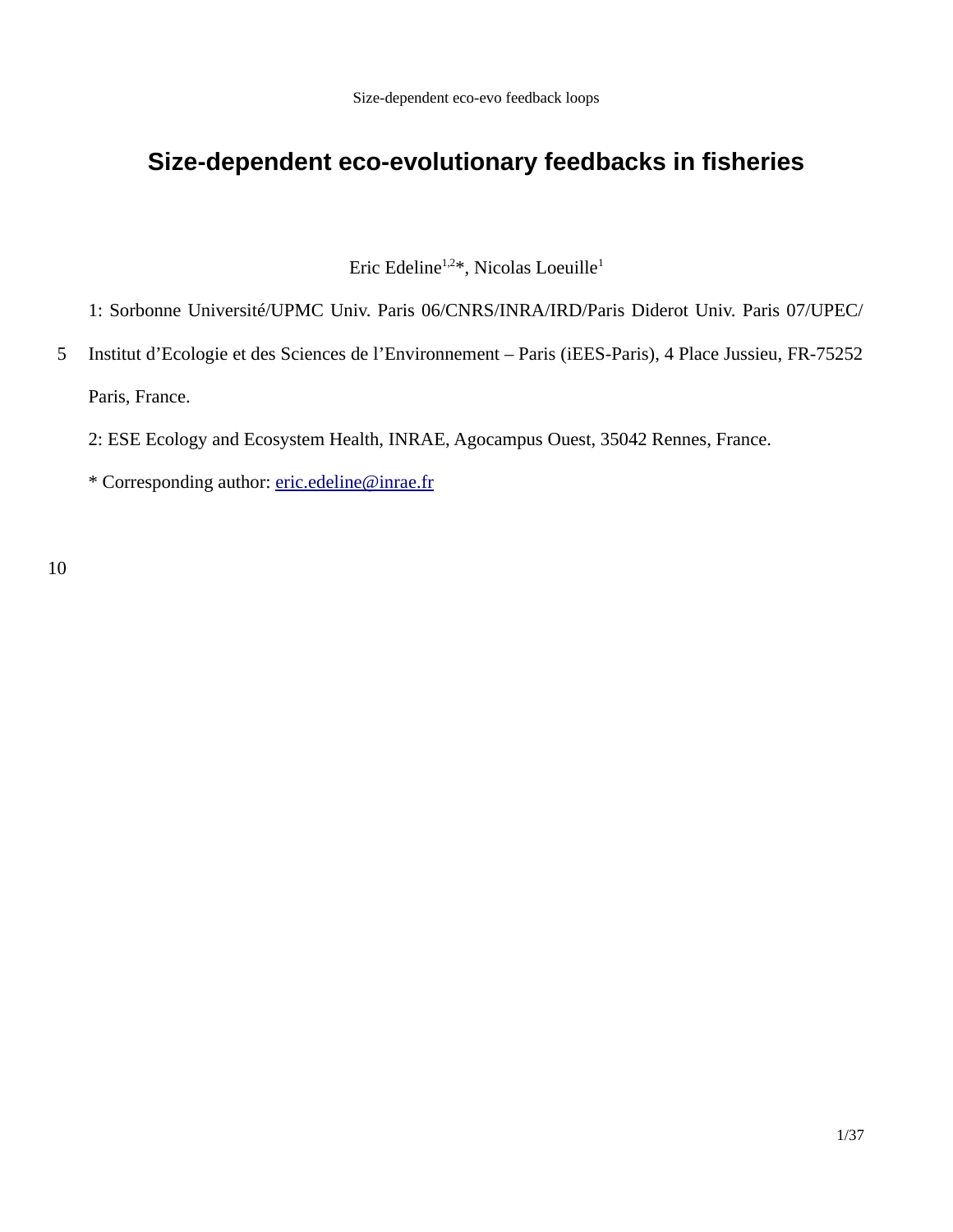# Abstract

Harvesting may drive body downsizing along with population declines and decreased harvesting yields. These changes are commonly construed as consequences of direct harvest selection, where smallbodied, early-reproducing individuals are immediately favoured. However, together with directly selecting against a large body size, harvesting and body downsizing alter many ecological features, such as competitive and trophic interactions, and thus also indirectly reshape natural selection acting back on body sizes through eco-evolutionary feedback loops (EEFLs). We sketch plausible scenarios of simple EEFLs in which one-dimensional, density-dependent natural selection acts either antagonistically or synergistically with direct harvest selection on body size. Antagonistic feedbacks favour body-size stasis but erode genetic variability and associated body-size evolvability, and may ultimately impair population persistence and recovery. In contrast, synergistic feedbacks drive fast evolution towards smaller body sizes and favour population resilience, but may have far-reaching bottom-up or top-down effects. We illustrate the further complexities resulting from multiple environmental feedbacks using a co-evolving predator-prey pair, in which case outcomes from EEFLs depend not only on population densities, but also on whether prey sit above or below the optimal predator/prey body-size ratio, and whether prey are more or less evolvable than their predators. EEFLs improve our ability to understand and predict nature's response to harvesting, but their integration into the research agenda will require a full consideration of the effects and dynamics of natural selection. 15 20 25

30

**Key words:** Body size, Co-evolution, Competition, Density-dependent selection, Eco-evolutionary feedbacks, Global changes, Harvesting, Natural selection, Predation.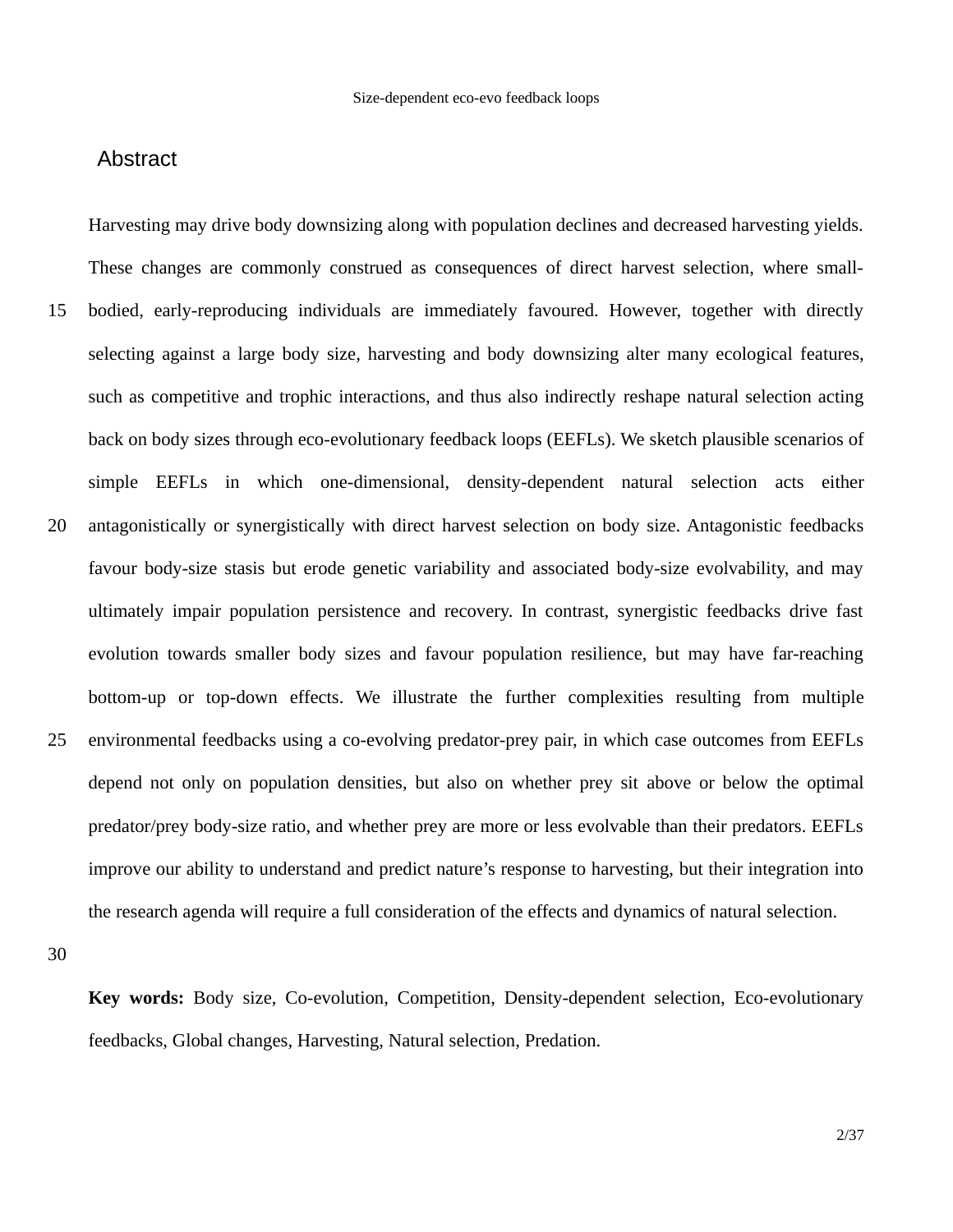#### 5

#### **Glossary**

**Absolute fitness**: number of offspring reaching the reproductive stage. 35

**Evolutionary deterioration**: evolutionary change leading to smaller population densities, thereby increasing its probability of extinction (e.g., due to demographic stochasticity).

**Evolutionary rescue**: adaptive evolutionary change that restores positive growth to declining populations and prevents extinction.

**Evolvability**: trait potential to evolve. 40

**Fitness landscape**: multidimensional surface depicting fitness as a function of phenotypic traits.

**Relative fitness:** absolute fitness of a given phenotype divided by average absolute fitness of all phenotypes in the population.

**Selection gradient**: Trait-specific slope of the fitness landscape, i.e., holding other traits constant.

45

50

# Introduction

The management of exploited populations is classically based on density-dependent population models in which harvesting, while decreasing population size, also relaxes density-dependent competition so that individual biomass productivity is increased (Verhulst 1838, Schaefer 1954, Hilborn and Walters 1992). However, this classical view has been repeatedly challenged by studies showing that individual biomass productivity often tends to decrease, not to increase, with harvesting (Kristiansen and Svåsand 1998, Conover and Munch 2002, Swain et al. 2007, Edeline et al. 2007, 2009, Biro and Post 2008, Heino et al. 2013).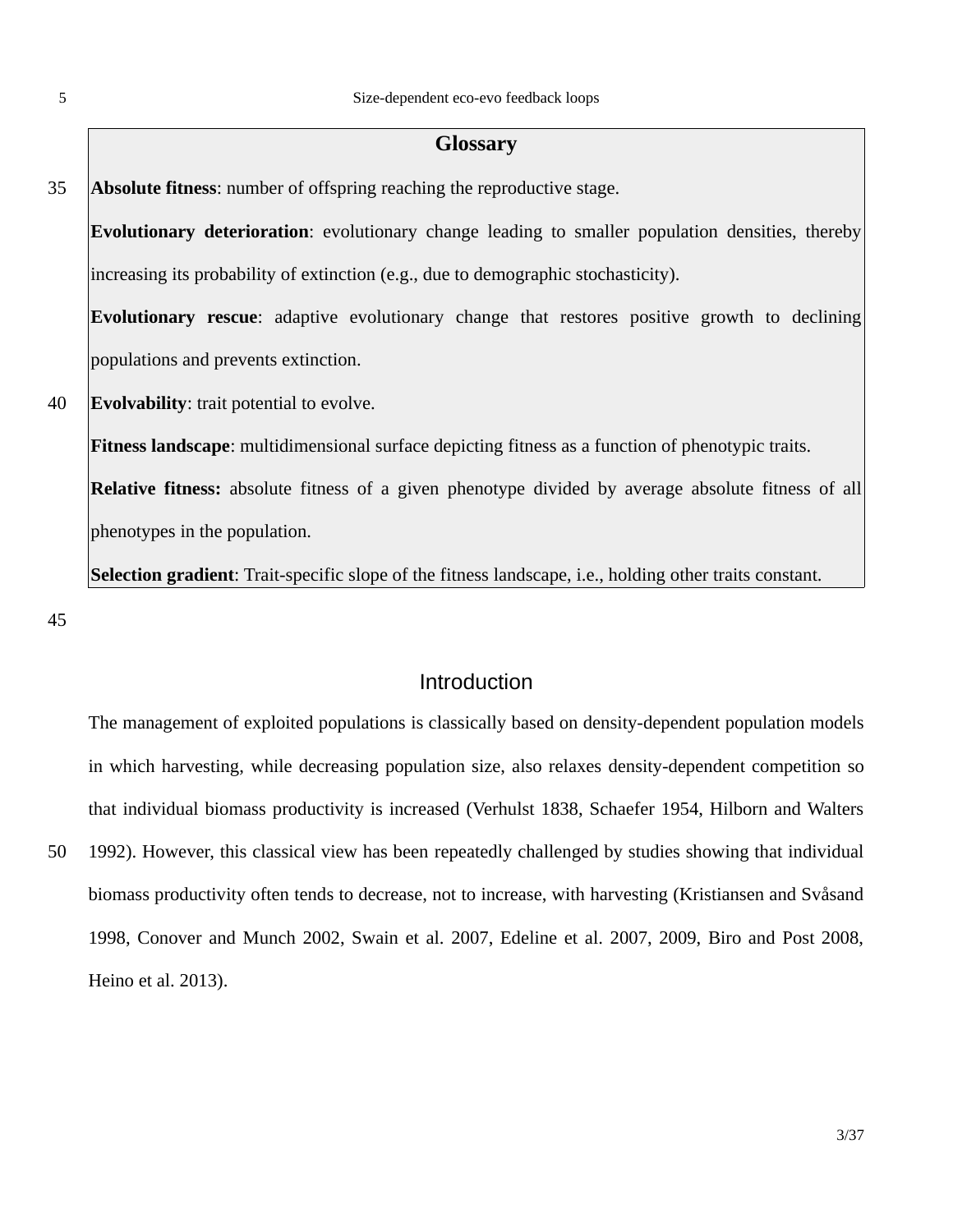- This negative relationship between harvest effort and individual biomass production is generally interpreted as a rapid evolutionary response to direct harvest selection against large-bodied individuals by fishers (Trippel 1995, Law 2000, Kuparinen and Merilä 2007, Fenberg and Roy 2008, Heino et al. 2015). Accordingly, selection against a large body size is expected to favour slow-growing and earlymaturing genotypes, which also tend to have lower fecundity and decreased offspring quality (Walsh et 55
- al. 2006, Heino et al. 2013). However, cases remain where exploitation induces no phenotypic change (Hilborn and Minte-Vera 2008, Devine and Heino 2011, Silva et al. 2013, Marty et al. 2014), or a change towards larger body sizes as predicted by density-dependent population models (Hilborn and Minte-Vera 2008). Therefore, whether harvest-induced evolutionary changes occur at all, or are large and rapid enough to influence biomass productivity remains controversial (Andersen and Brander 60 65

2009, Borrell 2013).

This debate, we feel, is plagued by a pervasive inclination of many researchers to overlook natural selection and to consider selective removal by harvesters as the only dynamic selective force at play. Natural selection, if ever mentioned, is regarded as negligible such that harvest-induced changes are widely considered as slowly reversible (see e.g. the seminal paper by Law 2000). The simplifying assumption that natural selection is negligible further leads to conclude, for instance, that body-size stasis in harvested populations indicates that evolution is absent or has unimportant effects relative to the effects of ecology (e.g., Hilborn and Minte-Vera 2008). As we propose below, body-size stasis may in fact reflect eco-evolutionary dynamics in which natural selection opposes the effects of direct harvest selection. Failure to account for these eco-evolutionary processes might fundamentally hamper our ability to understand and, hence, to manage productivity dynamics in harvested populations. 70 75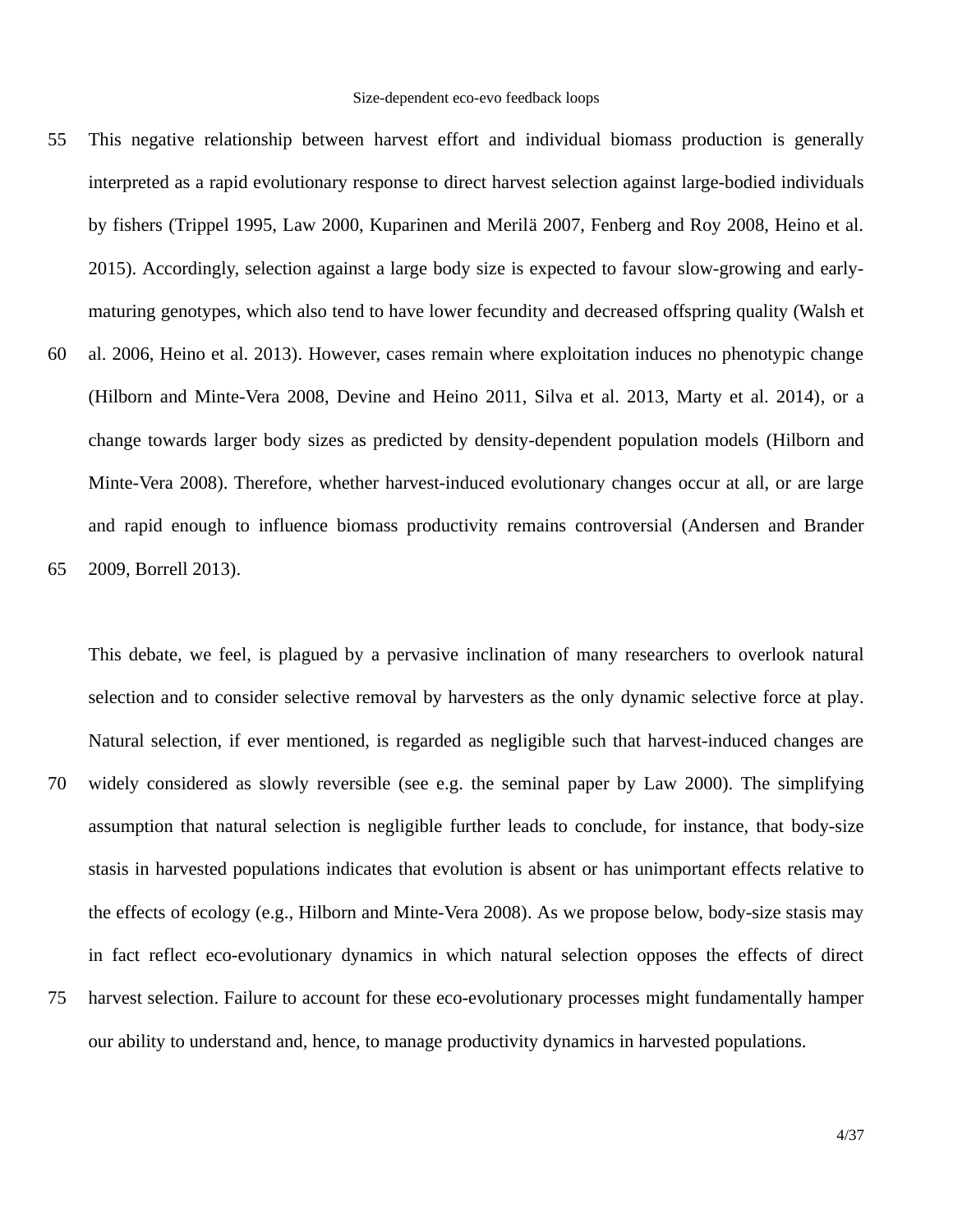The objective of this essay is to provide an impetus to the study of natural selection in harvested populations, and may be seen as a complementary follow-up to Kinnison et al. (2015). These authors stressed that our inclination to seek for parsimonious explanations may drive us to overlook the action of complex eco-evolutionary dynamics. Following this idea, we review theoretical, experimental and empirical insights to elaborate plausible scenarios under which complex eco-evolutionary dynamics may affect the yield and resilience of harvested populations in outcomes that may appear very similar to purely ecological or purely evolutionary dynamics. Most of our examples come from fisheries which, because of their ecological, economic and social importance, concentrate the majority of the literature devoted to harvested animal populations. 80 85

We first review the mechanisms through which natural selection may favour either large-bodied or small-bodied individuals. Secondly, we build on this knowledge of natural selection to identify the different pathways and directions that size-dependent EEFLs may take in harvested populations when only one single species evolves. In the third section, we extend the approach to EEFLs acting at the two-species and food-web levels. Finally, in the fourth section we conclude with an overview of the methods currently available to advance our empirical knowledge of EEFLs and with a consideration of how EEFLs may change our approach to managing harvested populations. 90

95

# *1. Size-dependent natural selection*

Ample evidence shows that trait evolution in response to natural selection may be large and fast, hence far from negligible (Hendry and Kinnison 1999, 2001, Grant and Grant 2002, Stockwell et al. 2003,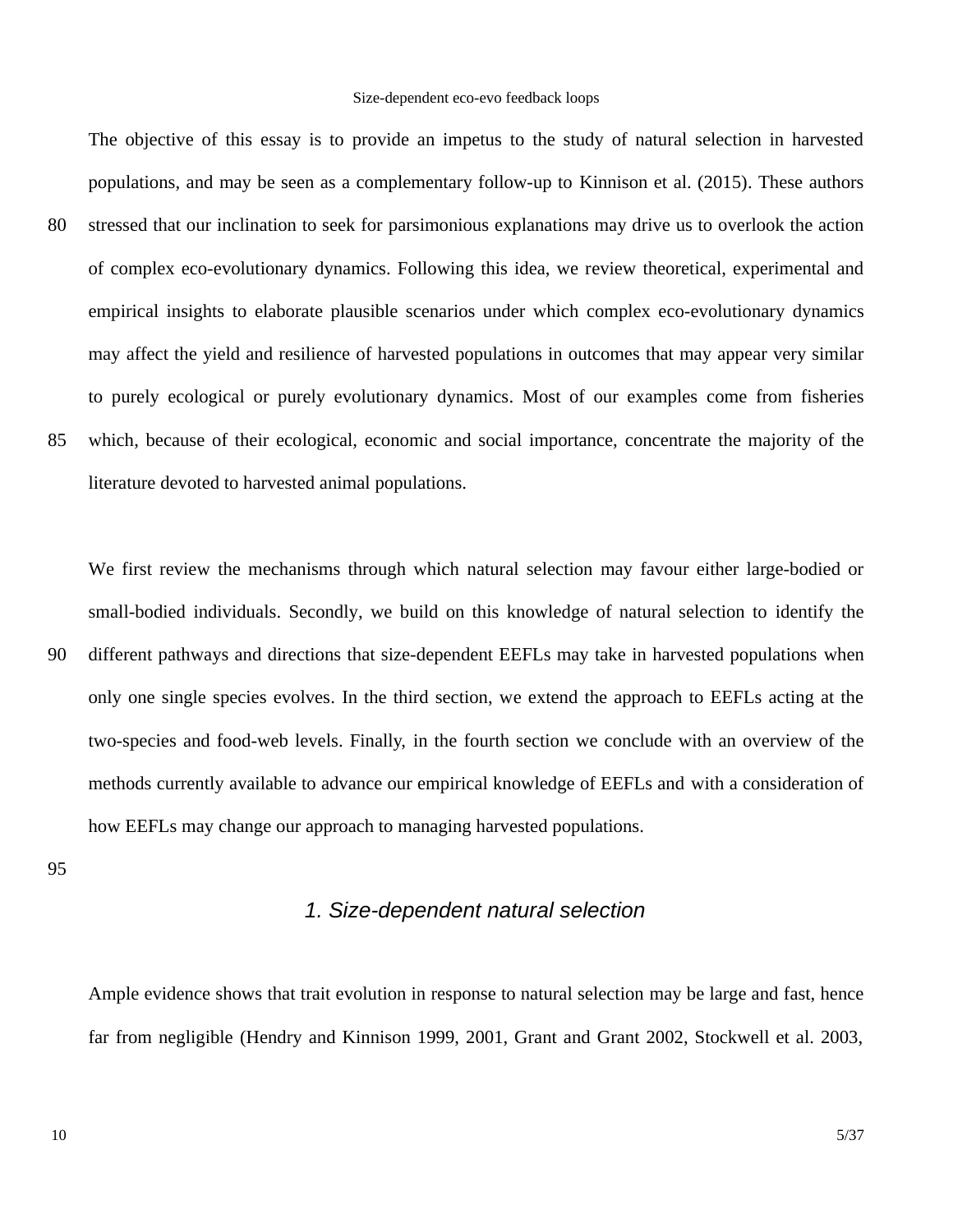Hairston et al. 2005, Carroll et al. 2007). This section provides details of the mechanisms through which natural selection moulds body sizes. 100

# **Table 1. Sources of natural selection predicted and observed to favour either a smaller or larger body size at age or at maturity.**

105

| <b>Natural selection for a</b><br><b>Smaller body size</b>                       |                                                                                 | <b>Natural selection for a</b><br><b>Larger body size</b>                               |                                       |
|----------------------------------------------------------------------------------|---------------------------------------------------------------------------------|-----------------------------------------------------------------------------------------|---------------------------------------|
| Exploitative competition $1$                                                     | (De Roos et al.<br>2003, Kooijman<br>2010)                                      | Interference competition                                                                | (Le Bourlot et al.<br>2014)           |
| Long-term food stress <sup>2</sup>                                               | (Arendt 1997)                                                                   | Long-term food stress <sup>2</sup>                                                      | (Gadgil and<br><b>Bossert 1970)</b>   |
| Selective predation on large-bodied<br>individuals in prey populations           | (Gårdmark and<br>Dieckmann 2006,<br>Heino et al. 2015)                          | Seasonal food stress                                                                    | (van de Wolfshaar<br>et al. 2008)     |
| Size-independent predation                                                       | (Abrams and Rowe<br>1996, Gårdmark and<br>Dieckmann 2006,<br>Heino et al. 2015) | Selective predation on small-<br>bodied individuals in prey<br>populations <sup>3</sup> | (Day et al. 2002)                     |
| Selective predation on juvenile<br>(immature) individuals in prey<br>populations | (Abrams and Rowe<br>1996)                                                       | Cannibalism                                                                             | (Claessen et al.<br>2004)             |
|                                                                                  |                                                                                 | Selective predation on mature<br>individuals in prey populations $2015$                 | (Ernande et al.<br>2004, Heino et al. |

1: Note, however, that selection may be for a larger (not smaller) body size if attack rate increases faster with body size than maintenance metabolic rate. See text for more details. 2: long-term food stress has opposite effects on size-at-age and on size-at-maturity. 3: direction of selection may be different on size-at-age and on size-at-maturity, see text.

110

# *1.1 Natural selection for a smaller body size*

Competition may be exploitative, i.e., resource-mediated (or indirect) or interference-mediated, i.e.,

direct. Both types of competition are expected to generate selection on body size, but only exploitative

competition is expected to favour smaller body sizes. Exploitative competition may be usefully 115

construed using the *R*\* rule, which states that competition selects individuals surviving on the lowest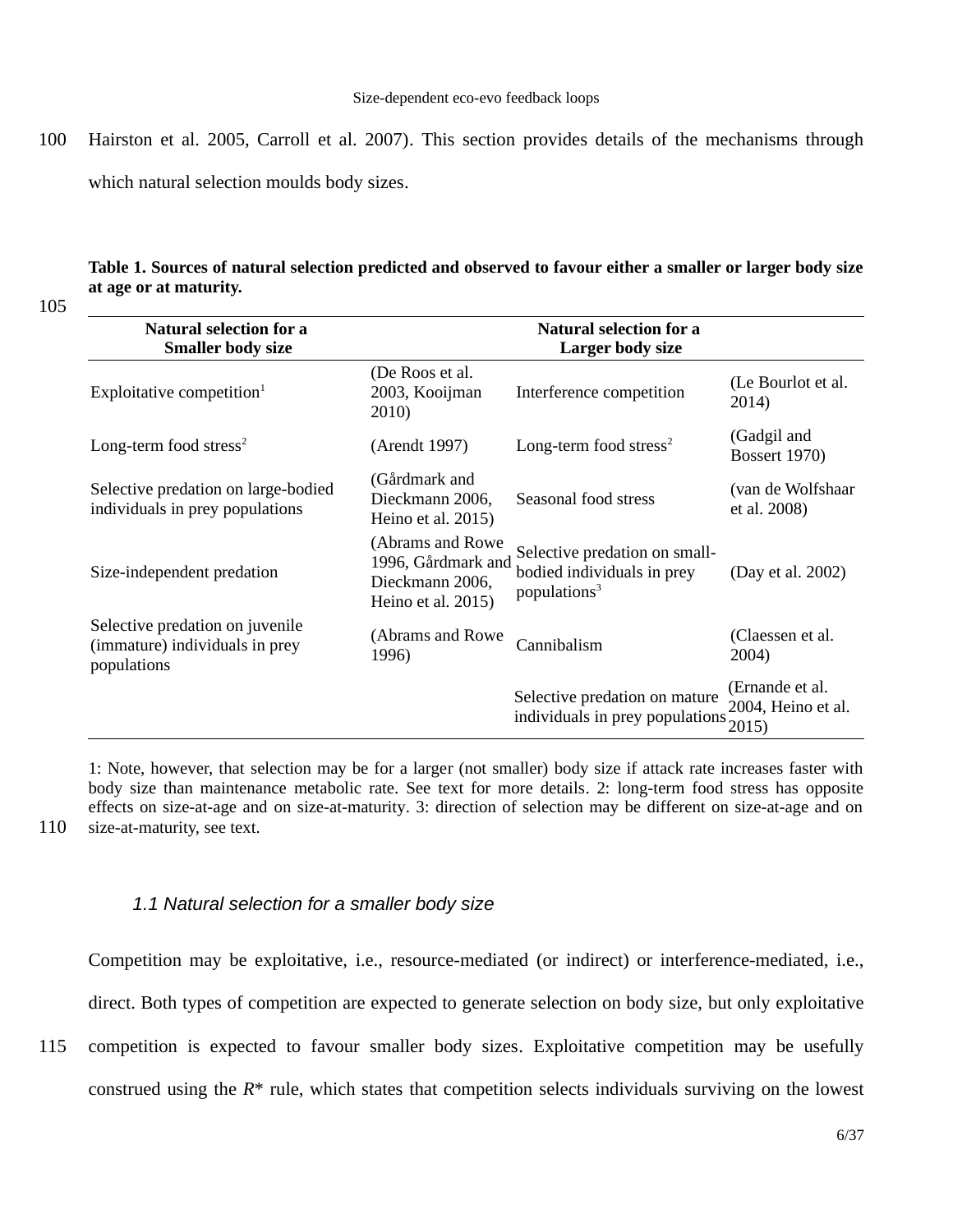equilibrium resource level (Tilman 1982). A lower individual *R*\* (i.e., a higher competitive ability) is achieved by increasing resource intake and/or by decreasing basal metabolic requirements. Note, however, that both resource intake and basal metabolic rate generally increase with body size (Peters 1983, Persson et al. 1998, De Roos et al. 2003, Kooijman 2010). Hence, whether individual *R*\* increases or decreases with body size depends on the relative strengths of allometric constraints acting on resource intake and metabolic rate. If resource intake increases faster with body size than metabolic rate,  $R^*$  decreases with increasing body size and exploitative competition should select for larger body sizes. In contrast, if resource intake increases slower than metabolic rate, *R*\* increases with body size and exploitative competition should select for smaller body sizes. In fish, available evidence suggests that *R*\* increases with body size (Persson and De Roos 2006), so that exploitative competition should favour smaller sizes. The argument extends to many other taxa if one assumes that ingestion increases with body surface (  $\infty$  size<sup>2</sup>) while maintenance increases with body volume (  $\infty$  size<sup>3</sup>) (Kooijman 2010). Population dynamics consistent with this prediction have been reported in the vendace *Coregonus albula* (Hamrin and Persson 1986), roach *Rutilus rutilus* (Persson et al. 1998) and Japanese medaka *Oryzias latipes* (Edeline et al. 2016). 120 125 130

Competition, if not leading to competitive exclusion, may also select on body sizes indirectly through decreasing the individual resource share on the long term. Available evidence suggests that such food stress has opposite effects on somatic growth rate and age at maturation. Across a wide variety of taxa, food stress favours slower growth rates and smaller size at age, presumably by imposing energy reallocation to the most vital functions (Arendt 1997). In contrast, fitness-maximising models predict that food stress should select for delayed maturation and, hence, for larger size at maturity if somatic growth rate is constant (Gadgil and Bossert 1970), a prediction supported by available empirical 135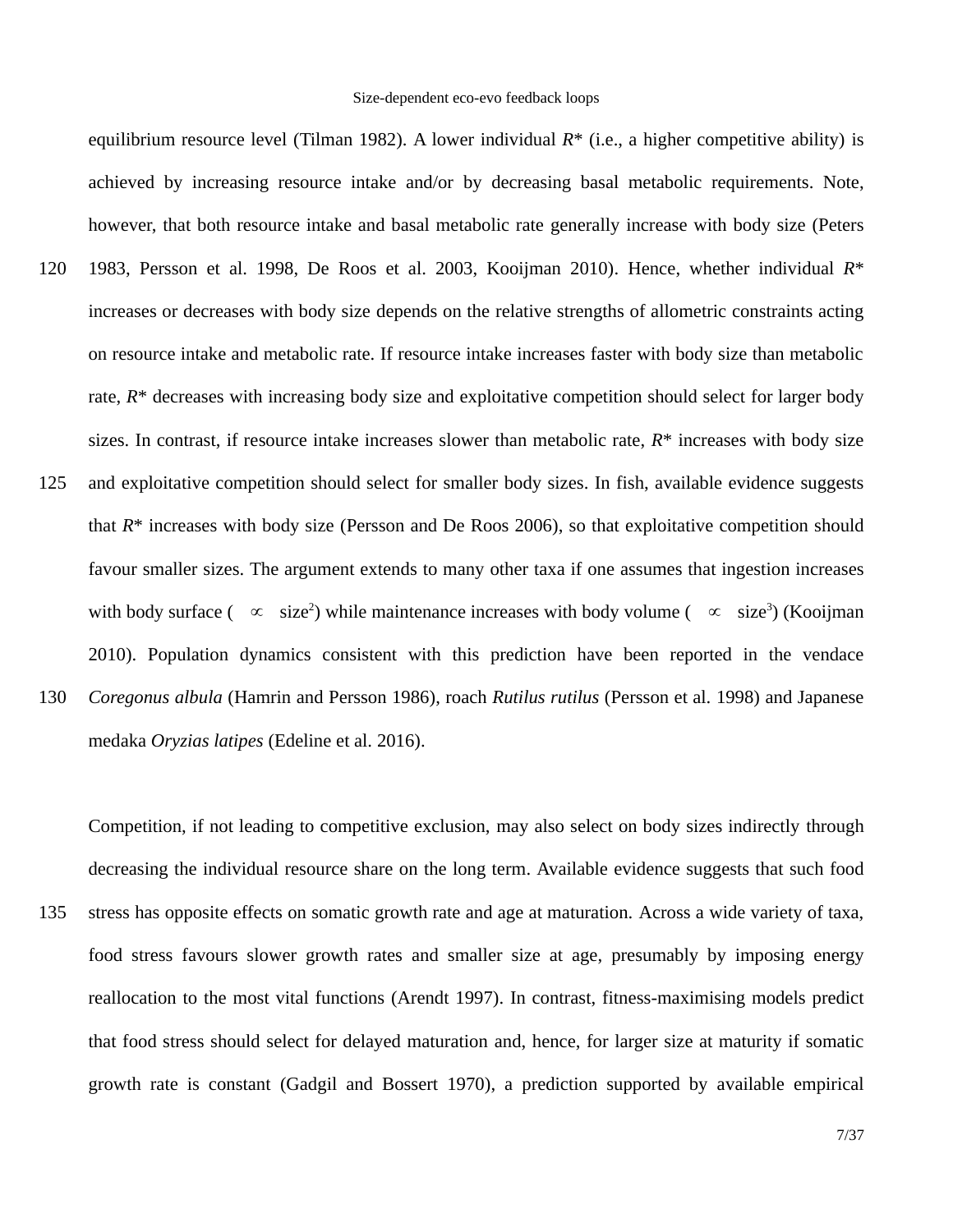evidence (Holliday 1989, Sgrò and Partridge 2000). Therefore, if somatic growth and maturation trade off, the growth-mediated and maturation-mediated effects of food stress on body size oppose each other, and are thus likely to remain inconsistent or cryptic. 140

Competition is not the only ecological interaction that may select for smaller body sizes. Predators that target large-bodied prey directly select for smaller prey body sizes just like harvesters do (see above). This is for instance the case for fish predation on zooplankton (Brooks and Dodson 1965). If predators are non size-selective, predators still favour earlier maturation in prey and, hence, a smaller size at maturity if somatic growth is constant (Abrams and Rowe 1996). This is because early-maturing individuals have an increased fitness advantage when life expectancy is reduced (Gårdmark and Dieckmann 2006, Heino et al. 2015). Finally, if predation mortality is stage-dependent, higher juvenile (immature) mortality favours earlier maturity which, given a fixed somatic growth rate, also means maturity at a smaller body size (Abrams and Rowe 1996, Heino et al. 2015). 145 150

# *1.2. Natural selection for a larger body size*

In the wild, survival often increases with larger body sizes (Roff 1992), as demonstrated for instance in juvenile fish (Perez and Munch 2010, Stige et al. 2019), juvenile Soay sheep (*Ovis aries*, Hunter et al. 2018), or adult fish (e.g., Carlson et al. 2007, Olsen and Moland 2011). The mechanism behind this positive survival-size relationship could involve a higher resistance to starvation in larger-bodied individuals (van de Wolfshaar et al. 2008), but also results from strong interference in competitive interactions. While size-selective effects of exploitative competition are dependent upon the allometric scaling exponents of intake and maintenance rates (see above), interference competition almost 155 160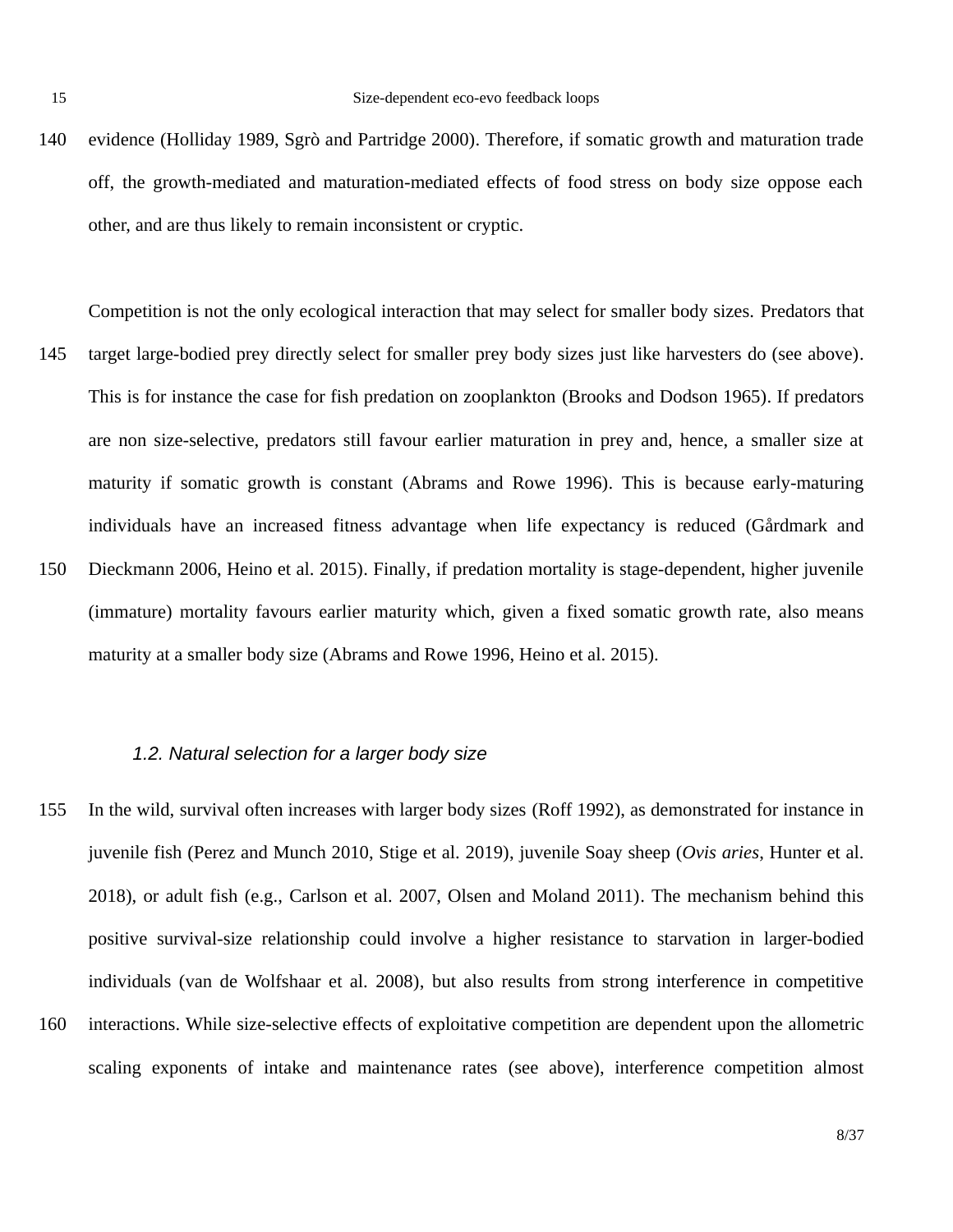universally brings an advantage to large-sized individuals in contests for food (Persson 1985, Post et al. 1999). In fish, dominance hierarchies are highly size-dependent both among and within species (Griffiths et al. 2020, Fausch et al. 2021). In experimental populations of the springtail *Folsomia candida*, interference favours large-sized individuals that can monopolize resources (Le Bourlot et al. 2014). Similarly, in wild populations of the brown anole lizard *Anolis sagrei* natural selection for larger body sizes increases in parallel with population density and associated interference competition (Calsbeek and Smith 2007). In these lizards, the strength of competition-induced selection on body size overwhelmed the strength of predation-induced selection (Calsbeek and Cox 2010).

170

165

Often, predators are size-limited and thus preferentially feed on small-sized prey individuals. This is true for both aquatic and terrestrial systems (Sinclair et al. 2003). In such cases, predators favour prey individuals that grow fast through a "predation window" to rapidly reach a size refuge, i.e., they select for a large body size at a given age (Day et al. 2002). This predation window plays a key role in mediating the population dynamic effect of intraspecific predation (i.e., cannibalism), an interaction that is present in multiple aquatic or terrestrial taxa (Fox 1975, Claessen et al. 2002, 2004). Cannibalism is presumably the mechanism that controlled the positive effect of population density on somatic growth rate in the pike (*Esox lucius*) population of Windermere where, as the density of cannibals increased, survival was biased towards faster-growing individuals (Edeline et al. 2007, 2009). 175

180

The effect of size-limited predation on age at maturation is less straightforward than on somatic growth. If mortality increases among small-sized individuals, predictions depend on the details of the model. Optimality models predict evolution of delayed maturation at a larger body size (Taylor and Gabriel 1992). In contrast, adaptive dynamics models accounting for a trade off between somatic

9/37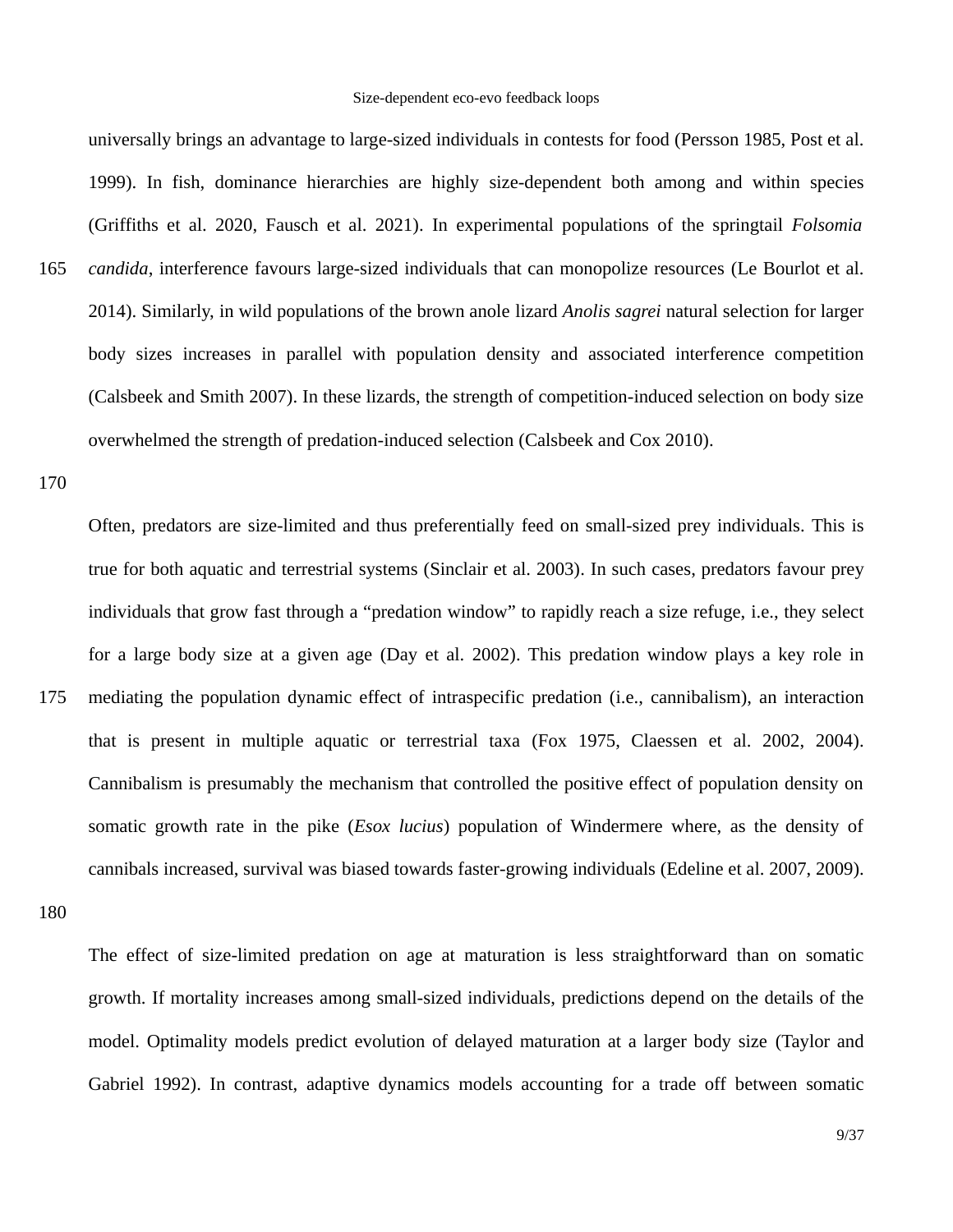growth and reproduction and for a positive effect of body size on fecundity lead to more complex outcomes: increased mortality among small-sized individuals can increase or decrease maturation size, or even lead to the coexistence of both early- and late-maturing individuals when benefits from early maturation collide with benefits from growing fast to a size refuge (Gårdmark and Dieckmann 2006). The outcome of evolution also depends on whether food availability is sufficient to support fast somatic growth (Chase 1999). To our knowledge, the available empirical and experimental evidence more often supports delayed maturation at a larger body size when predation targets small-sized individuals (Edley and Law 1988, Wellborn 1994, Beckerman et al. 2010, Le Rouzic et al. 2020). 185 190

Finally, a larger body size further provides females with a higher fecundity in egg-spawning species

(Barneche et al. 2018), and males with a strong advantage in contest sexual selection (e.g., Fleming and Gross 1994). Combined together, these multiple positive effects of natural selection on body sizes are likely to outweigh the negative effects, as suggested by an overall tendency for natural and sexual selection to favour larger body sizes across multiple taxa (Kingsolver and Pfennig 2004). We now move to examining how such size-dependent natural selection may interact dynamically with ecology in EEFLs. 195 200

# 2. Theory and scenarios of harvest-induced EEFLs with one evolving species **Box1. Defining the selection- and evolvability-mediated pathways to eco-evolutionary feedback loops (EFFLs).**

To study existing feedbacks between ecological and evolutionary dynamics, two main frameworks are currently used: quantitative genetics (QG) and adaptive dynamics (AD). Though the two methods 205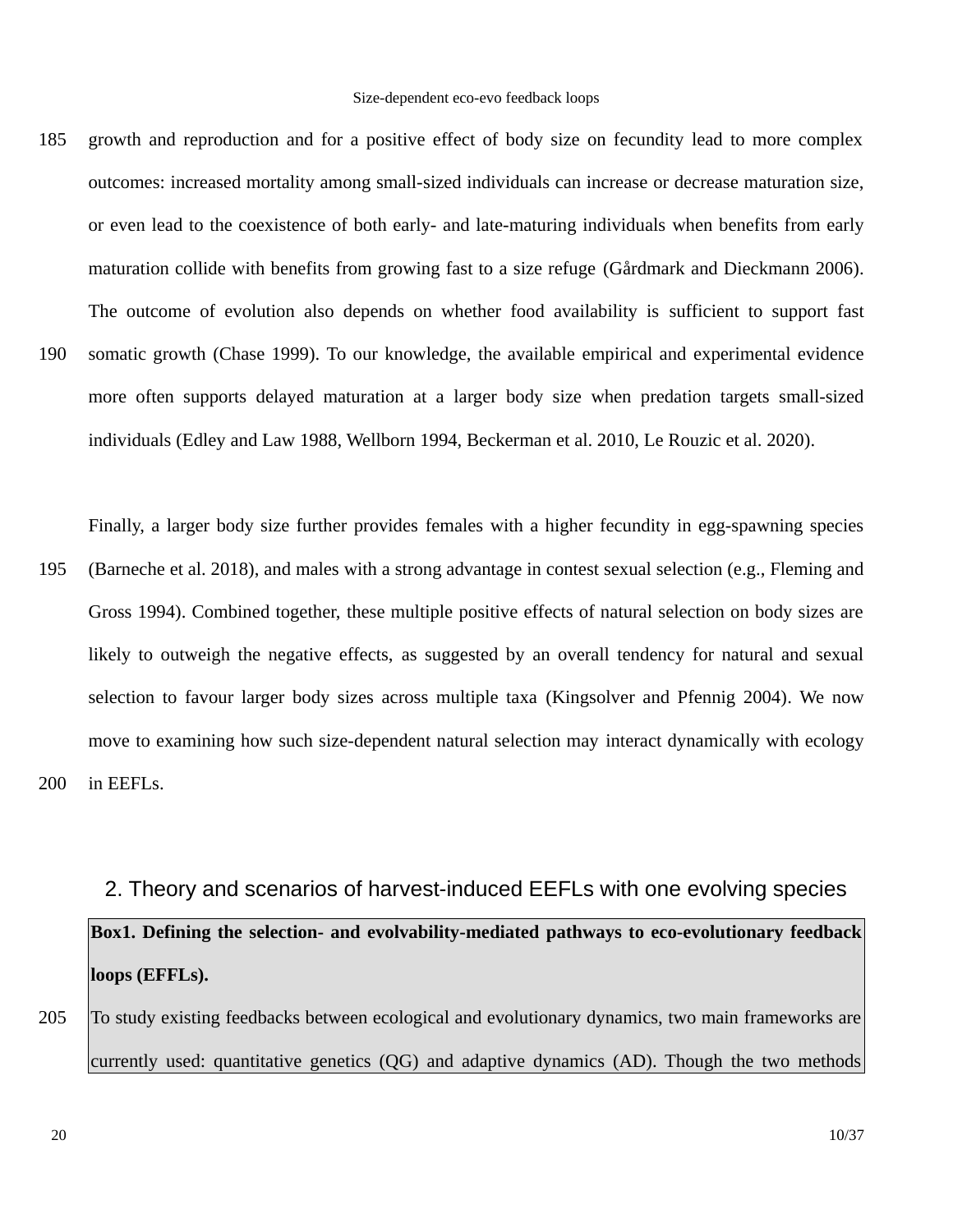differ, they are both based on the idea that the description of trait dynamics in response to selection requires two fundamental ingredients: trait(s) evolutionary potential (hereafter "evolvability") and a measure of selection acting on the trait(s) (Abrams 2001).

210

Consider for instance the classical recursive equation of quantitative genetics (QG):

$$
\overline{x}_{t+1} = \overline{x}_t + \Delta \overline{x} = \overline{x}_t + \underbrace{Va_x}_{\text{Evolvability}} \underbrace{\frac{\text{cov}(w, x)}{\text{var}(x)}}_{\text{Selection}} \qquad \text{Eq. 1,}
$$

where  $\bar{x}$  is the mean population value of a univariate trait  $\bar{x}$ ,  $\bar{t}$  is generation index,  $Va_{y}$  is 215

additive genetic variance, *w* is relative individual fitness, and  $\frac{\text{cov}(w, x)}{\langle x, y \rangle}$ var(*x*) is the directional selection gradient, i.e., the slope of the linear regression between relative fitness and trait *x* (Lande and Arnold 1983). Provided that the definition of *w* includes at least density dependence and/or frequency dependence, Eq. 1 incorporates selection-mediated EEFLs as the ecological context (density or frequency) then impacts the selection term (Abrams 2001). Eco-evolutionary feedback loops may also occur through the evolvability-mediated pathway in Eq. 1, for instance if *Va<sup>x</sup>* is directly linked to the demographic context (e.g., an existing correlation between population density and genetic variability) or if *Va<sub>x</sub>* is an explicit function of the strength of selection since strong directional selection is expected to decrease additive genetic variances (Crow 2008). 220

225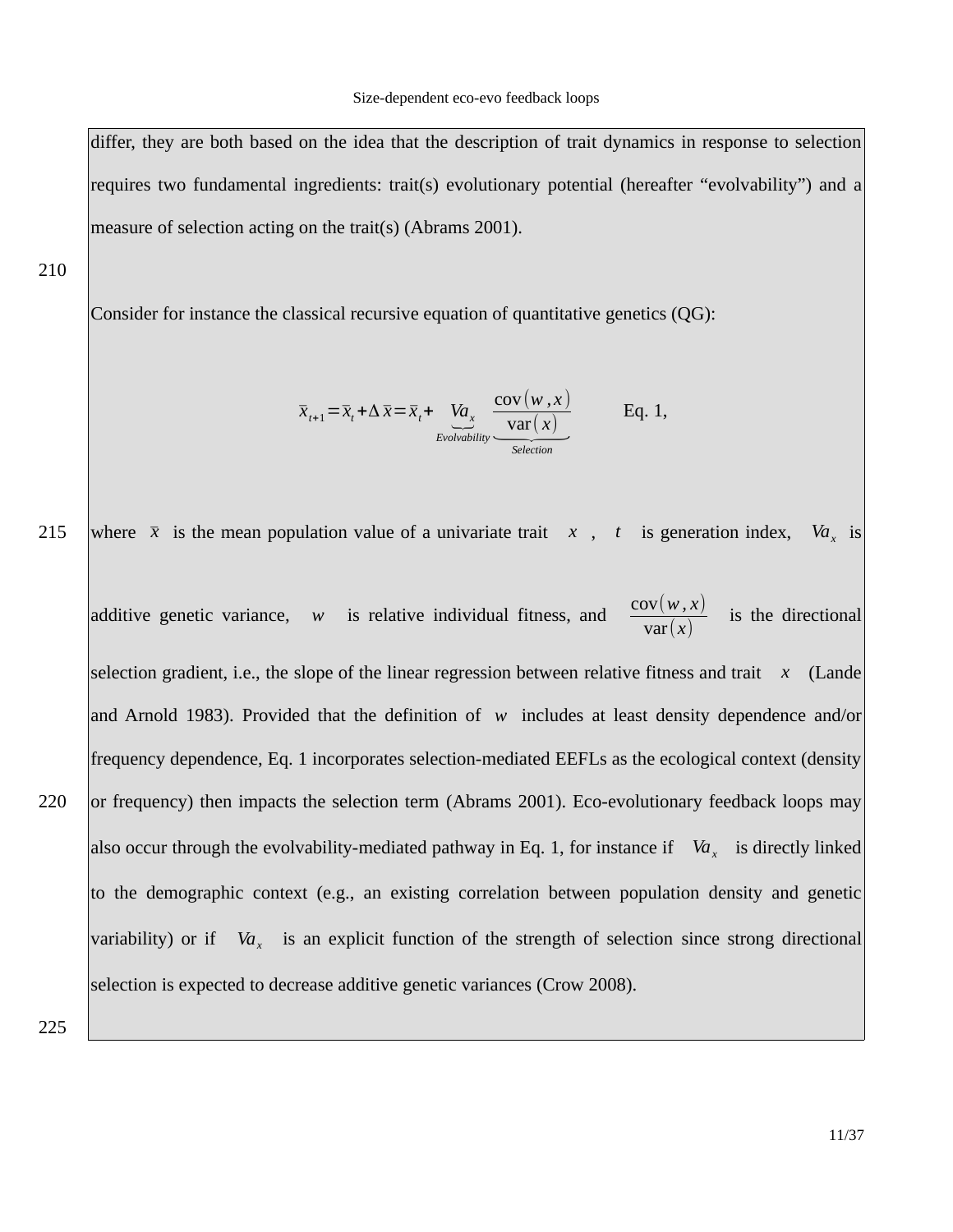Adaptive dynamics (AD) (Dieckmann and Law 1996) readily account for both selection- and evolvability-mediated EEFLs. This essential feature of AD is captured by the canonical equation:

$$
\frac{d\overline{x}}{dt} = \underbrace{\frac{1}{2}\mu \sigma^2 N^*(x)}_{\text{Evolvability}} \underbrace{\frac{\partial W(x',x)}{\partial x'}}_{\text{Selection}}\bigg|_{x'=x} \quad \text{Eq. 2,}
$$

230

where *x* is a resident trait, *x*<sup>*'*</sup> is a mutant trait,  $d\bar{x}/dt$  is a continuous-time analogue of  $\Delta \bar{x}$  in Eq. 1,  $\mu$  is per capita mutation rate, and  $\sigma^2$  is phenotypic variance from a mutation.  $N^*(x)$  is equilibrium population size for the resident trait, and Eq. 2 hence incorporates the evolvabilitymediated pathway to EEFLs since evolvability, here determined by the mutation process, is explicitly dependent on equilibrium population size *N* \* (*x*) , which is set by the value of the resident trait *x* .  $W(x',x)$  is invasion fitness for a mutant trait  $x'$  in an environment determined by the resident trait *x* . Because this fitness definition is based on ecological dynamics, one sees that selection- $\vert$ mediated EEFLs are readily considered in adaptive dynamics models. Finally  $\vert (\partial W(x',x))/(\partial x') \vert$  is $\vert$ the directional selection gradient acting on the mutant trait  $x'$ , i.e., is the invasion criterion (slope of the fitness landscape for  $x'$  evaluated in  $x$  ). 235 240

Theory presented in Box 1 predicts that EEFLs may proceed through two different pathways: a selection-mediated and an evolvability-mediated pathways, which we illustrate in Fig. 1. The selectionmediated pathway is captured by Arrow 1 (Fig. 1): the environment of an individual generates natural selection on body size (see Section 1 above). In addition to influencing individual fitness and, from there, population densities, body size has widespread and consistent ecological effects (Peters 1983, 245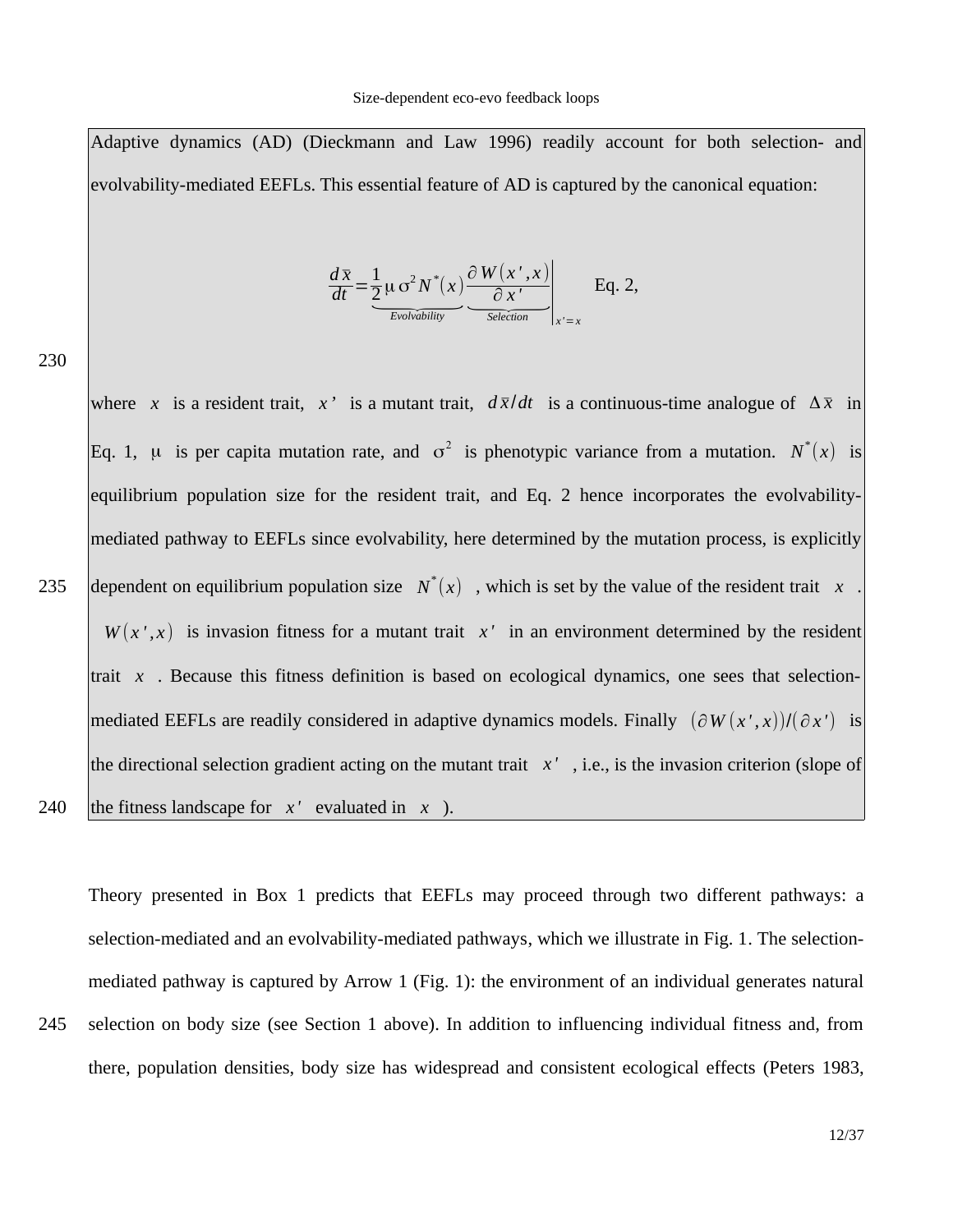Brown et al. 2004, Woodward et al. 2005). Hence, selection-induced change in body size, in turn, may impact the environment through the size-dependency of reproductive success and ecological interactions (Arrow 2). The evolvability-mediated pathway to size-dependent EEFLs is captured by Arrow 3, and involves mutation-limitation effects linked to population sizes and/or any other existing correlations between genetic diversity and population size (Box 1, Frankham 1996). Such evolvabilitymediated pathways to EEFLs are often neglected, but may actually be important from a management or a conservation point of view (Carlson et al. 2014, Marty et al. 2015, Kuparinen and Hutchings 2017). 250

Harvesting may trigger or disrupt size-dependent EEFLs through both direct harvest selection on body size and through the removal of conspecifics and possibly also heterospecifics (Fig. 1). 255



**Figure 1: Selection-mediated and evolvability-mediated pathways to sizedependent eco-evolutionary feedback loops (EEFLs).**  $Va_{y}$  and  $\bar{x}$  stand for additive genetic variance and mean body size, respectively, in the harvested population (Box 1). Arrow 1: natural selection and the selection-mediated pathway to EEFLs, Arrow 2: body size-dependent ecological processes, Arrow 3: Effects of demography on genetic variability and the evolvability-mediated pathway to EEFLs (Box 1). NB 1: phenotypic plasticity, as also captured by Arrow 1, will not be discussed. NB 2: For

the sake of simplicity, we did not consider the potential direct effects of selection on additive genetic variances (e.g. Crow 2008).

In order to fully grasp the basic ideas that underpin size-dependent EEFLs in the system depicted by Fig. 1, we provide a graphical representation of a moving adaptive landscape in Fig. 2. For simplicity, the fitness landscapes represented on fig 2 ignore frequency dependent selection, so that each phenotype has a given fitness irrespective of its frequency. This fitness would be representative of the

260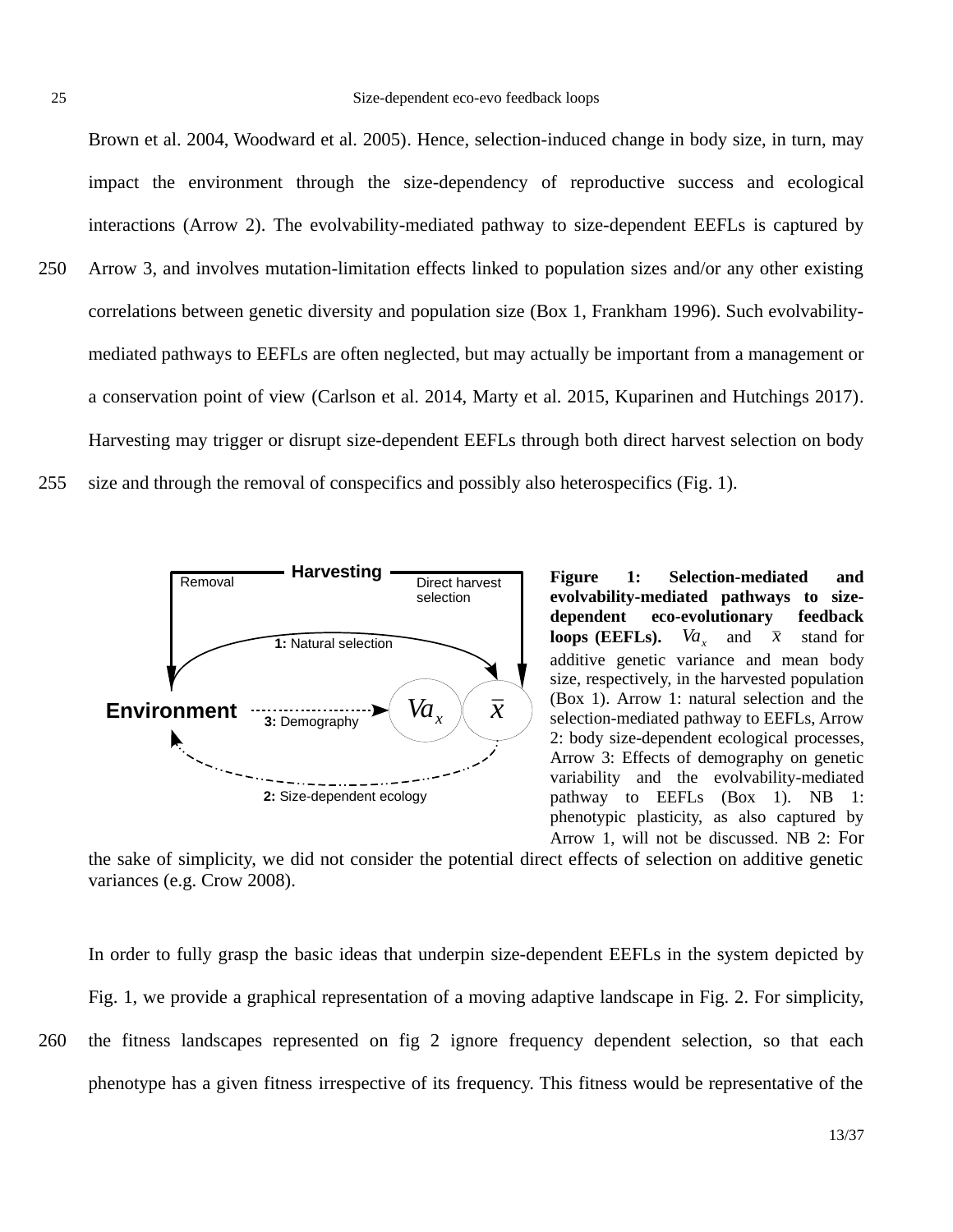#### Size-dependent eco-evo feedback loops

absolute fitness of the corresponding monomorphic population. Relative fitness of this phenotype confronted to another can then simply be read from the relative position on the fitness landscapes, phenotypes with higher fitness being selected. Therefore this representation, though it simplifies the underlying ecological aspects, allows to assess absolute and relative fitness easily. We make this choice because population persistence depends on absolute, not relative fitnesses, and because absolute fitness is therefore more intuitively linked with management aspects. For more discussion on the link between absolute and relative fitness, see Orr (2007). 265

- Second, we represent what we believe are the most generic functional forms for absolute fitness functions: harvest selection is often directional against a large body size, and body size is often constrained by trade-offs resulting in stabilizing natural selection (Kingsolver et al. 2001, Kingsolver and Pfennig 2004, Carlson et al. 2007). Note that this assumption of stabilizing natural selection also follows from the general observation that evolution towards smaller body sizes is associated with severe fitness costs (e.g., Walsh et al. 2006), while largest-bodied and oldest individuals may be subject to senescence. Although these settings are very simple and maybe rare in nature, their evolutionary outcome is more easily visualized than when multiple environmental feedbacks operate simultaneously and prevent evolutionary optimization (Metz et al. 2008). 270 275
- In the absence of any direct harvest selection, the population mean body size resides at the naturallyselected body size optimum (dotted blue curve,  $t_0$  in Fig. 2A). The product of natural selection with direct harvest selection (i.e., survival to harvesting, dashed red curve) instantaneously warps the naturally-selected fitness landscape to generate a new, composite fitness landscape (solid grey curve) on which the population mean trait value is associated with a fitness at which the population crosses the 280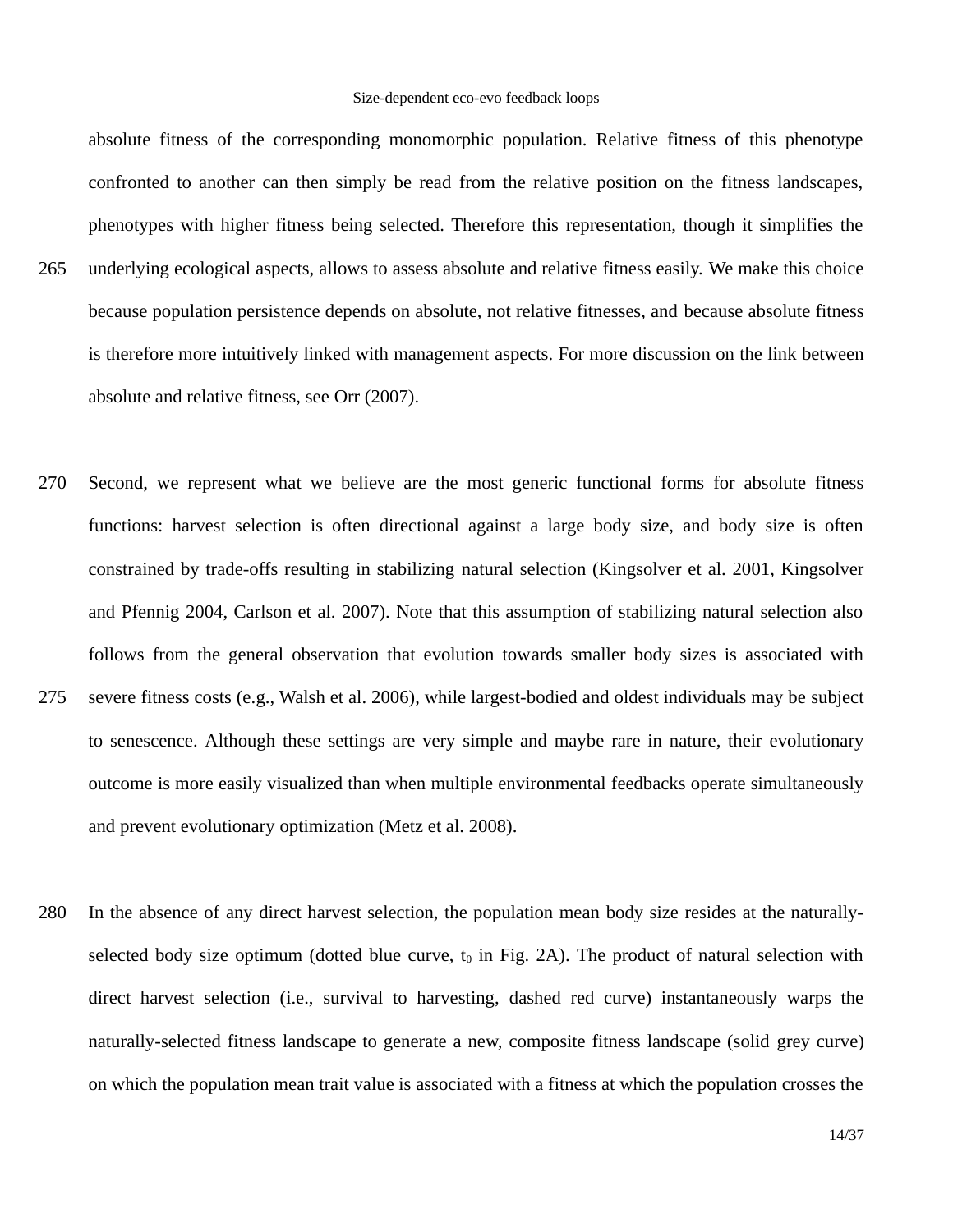extinction threshold  $(t_1, m$ aladaptation). Rapid adaptive evolution through a few generations towards the newly-selected adaptive optimum restores a fitness at which the population may persist  $(t_2, re$ adaptation). If adaptive change occurs fast enough, it may potentially restore a positive population growth and prevent extinction, a process termed "evolutionary rescue" (Glossary, Gomulkiewicz and Holt 1995). 285



**Figure 2: Eco-evolutionary feedbacks in harvested populations.** Curves show the relationship between absolute fitness and body size, and the horizontal dotted line shows unity absolute fitness (extinction threshold). **A:** Evolutionary "rescue" (see Glossary) with no eco-evolutionary feedback loop (EEFL). Open circles show the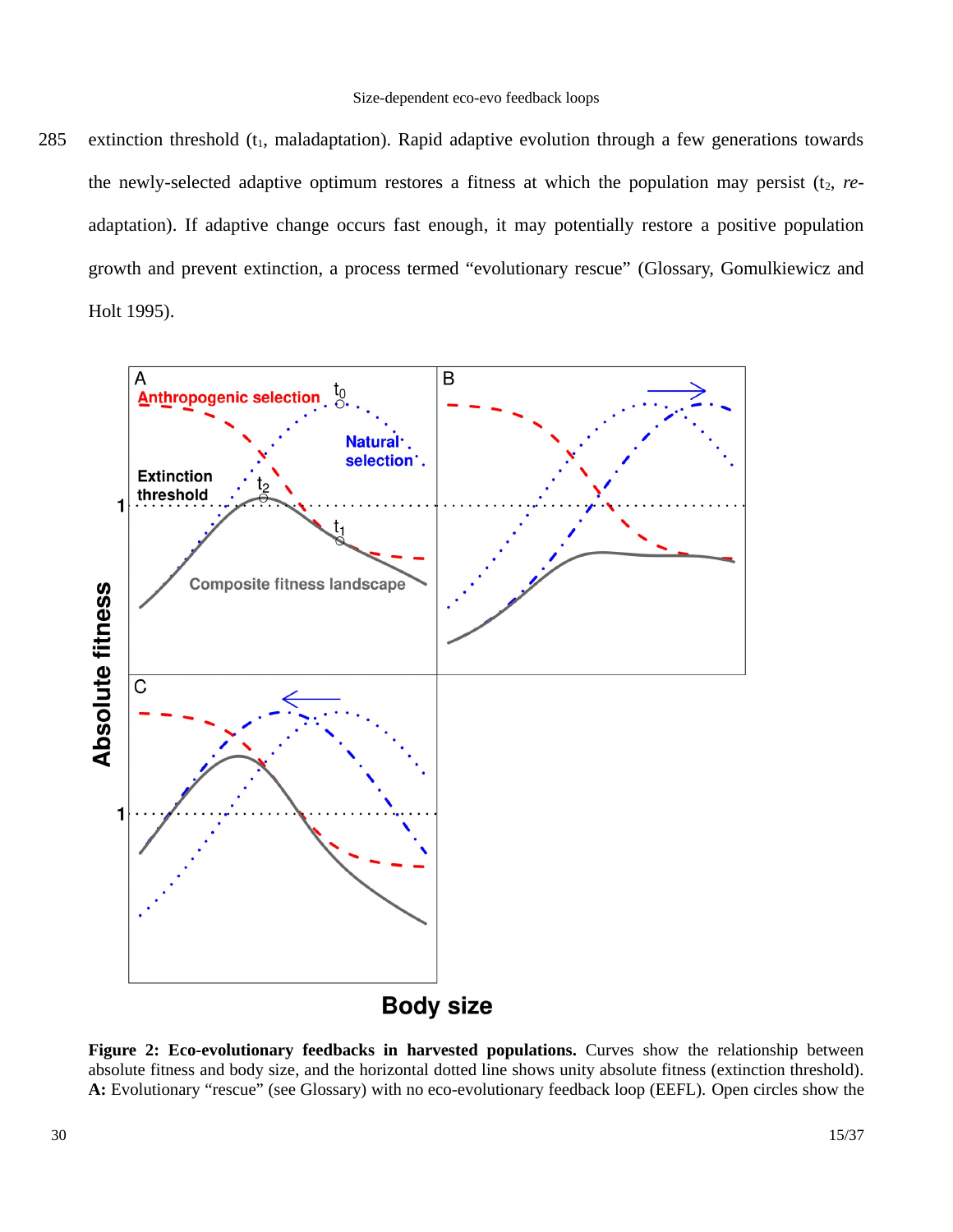#### Size-dependent eco-evo feedback loops

mean phenotype in the population. **B:** A single density parameter feedbacks on natural selection, generating an antagonistic EEFL. The arrow shows the change in directional natural selection due to the environmental feedback. **C:** The one-dimensional density-dependent feedback generates a synergistic EEFL in which natural selection changes to reinforce the effect of direct harvest selection.

290

295

The model presented in Fig. 2A makes the simplifying assumption that natural selection does not respond to harvesting. However, in addition to imposing direct harvest selection on body size, harvesting also alters the environment (Fig. 1, Arrow 1) and may thus indirectly change natural selection acting on body size (Bouffet-Halle et al. 2021). We will now examine two scenarios in which such harvest-induced changes in natural selection either oppose or reinforce the action of direct harvest selection on body size.

#### *2.1. Antagonistic EEFLs*

We first consider a feedback in which harvesting changes natural selection towards favouring *largerthan-initial* body sizes (sketched in Fig. 2B). As this selection acts in opposite ways to the direct selective effects of harvesting, we refer to this situation as an **antagonistic EEFL**. Compared to an EEFL-absent case, antagonistic EFFLs magnify warping of the adaptive landscape and thus impair population persistence. At an extreme, the fitness peak may dwindle below the extinction threshold (Fig. 2B). Antagonistic EEFLs are expected whenever density-dependent natural selection favours small body sizes and harvesting, through reducing densities, relaxes natural selection for a small body size (Fig. 2B). For instance, reduced population densities may relax exploitative competition for resources, and weaken associated selection for smaller body sizes (Table 1). Antagonistic EEFLs may also emerge from changes in predation regimes, as demonstrated by Gårdmark et al. (2003) using a theoretical model in which an age-structured population evolves in response to both harvesting and predation mortality. Harvesting reduces prey availability so that predator density decreases, thus 300 305 310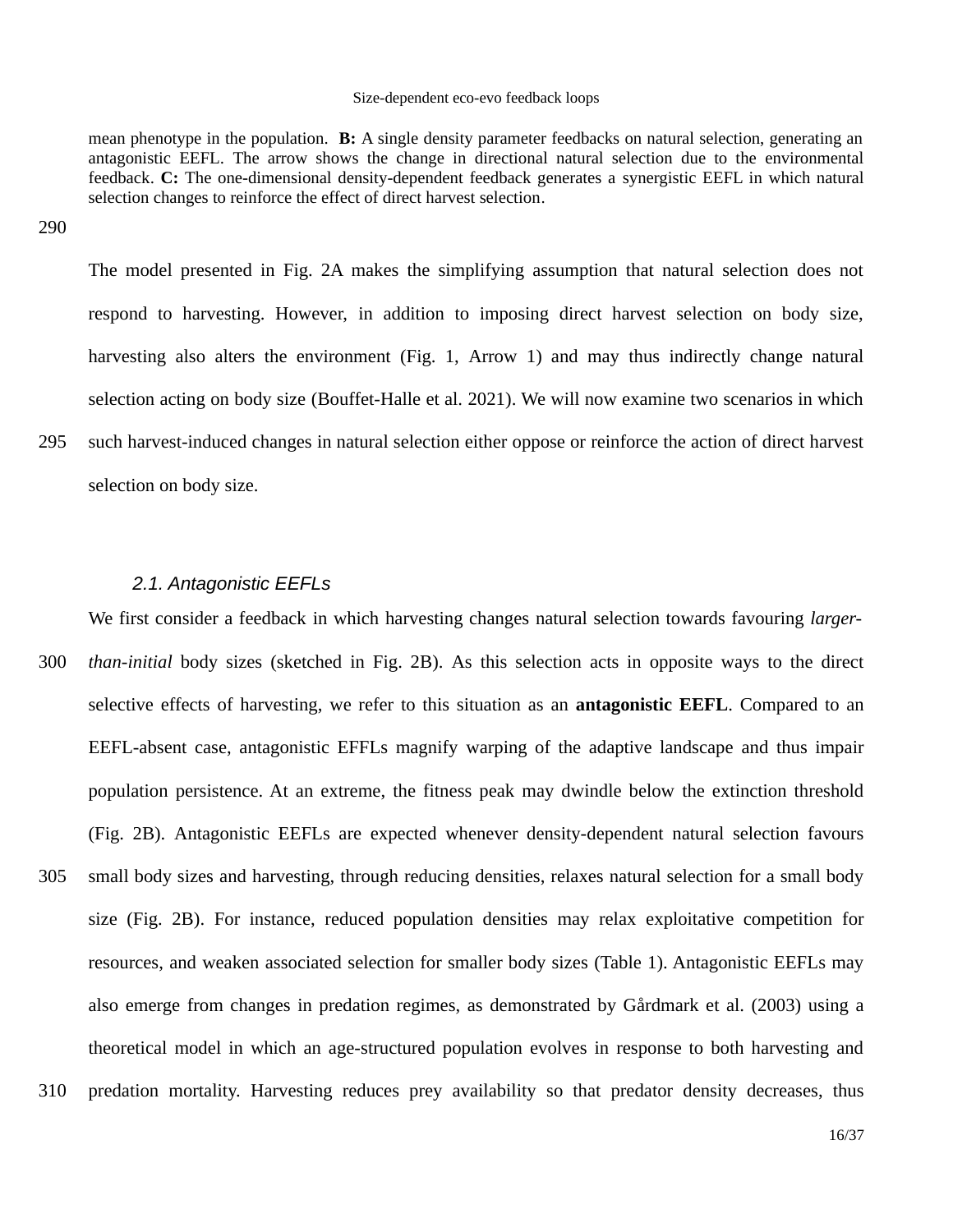inducing relaxed predation and the associated natural selection for smaller body sizes. This result is likely to apply whenever predators of the harvested population directly select for smaller body sizes, i.e., when predators preferentially prey on large-bodied individuals, on juveniles, or when they are non size-selective (Table 1).

A hallmark of eco-evolutionary dynamics is their tendency to remain cryptic if they are not anticipated and, hence, not specifically investigated (Kinnison et al. 2015). Size-dependent, antagonistic EEFLs are no exception, because the changes in natural selection oppose the effects of direct harvest selection and favour body-size stasis, an outcome that may erroneously be interpreted as direct harvest selection being too weak to drive any evolutionary response (e.g., Hilborn and Minte-Vera 2008). In fact, however, body-size stasis of antagonistic EEFLs is associated with a fitness drop that may ultimately prevent evolutionary rescue (Fig. 2B). The fitness drop and resultant decreased population size may further jeopardize body-size evolvability (Box 1, Arrow 2  $\rightarrow$  3 sequence in Fig. 1) which, together with a vanishing strength of selection due to a flat composite fitness landscape (Fig. 2B), decreases the probability for recovery. Overall, any situation in which harvesting is associated with body-size stasis but severe population decline may be suspected to reflect an antagonistic EEFL. 320 325

#### *2.2. Synergistic EEFLs*

330

**Synergistic EEFLs** occur when the environmental feedback changes natural selection towards favouring smaller-than-initial body sizes in synergy with direct harvest selection (Fig. 2C). Synergistic EEFLs may result, for instance, when harvesting, through reducing the density of large-sized individuals in the population, relaxes interference competition and cannibalism and associated natural selection for a large body size (Table 1). Recent experimental evidence in replicated fish populations

<sup>315</sup>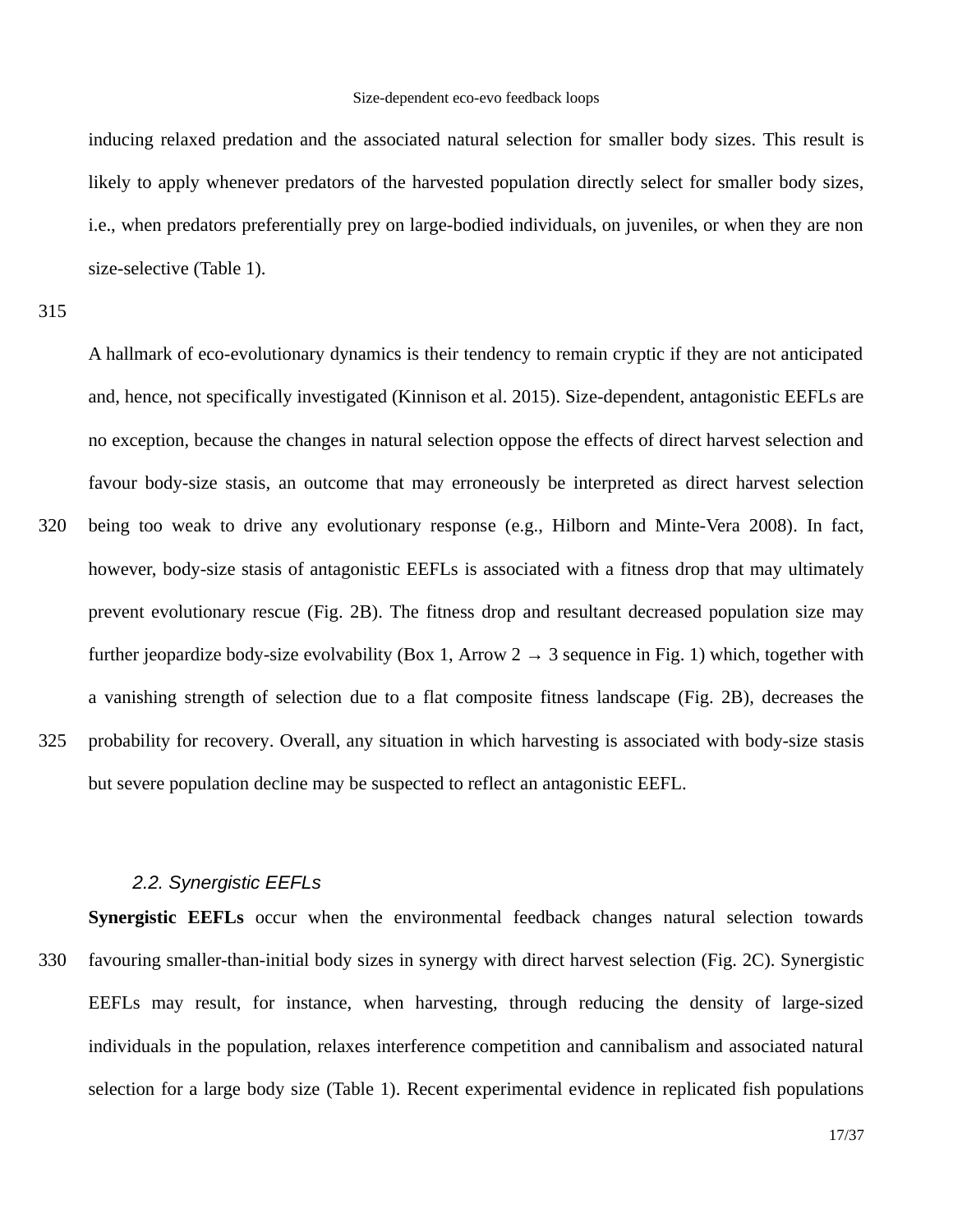suggests that this harvest-induced relaxation of interference competition and cannibalism can drive a rapid evolutionary divergence between harvested and non-harvested populations (Bouffet-Halle et al. 2021). Synergistic EEFLs are also expected when predation favours larger body sizes and predators disappear due to harvest-induced prey shortage (Table 1, Jusufovski and Kuparinen 2020). 335

Qualitatively, the phenotypic outcome from synergistic EEFLs looks similar to the phenotypic outcome from EEFL-absent dynamics (Fig. 2A), though directional selection is stronger and expected trait variation faster. Synergistic EEFLs are thus likely to remain cryptic and to be interpreted as a large and rapid response to direct harvest-selection acting alone (e.g., Darimont et al. 2009). Compared to an EEFL-absent situation (Fig. 2A), however, synergistic EEFLs result in a magnified fitness peak on the composite fitness landscape (Fig. 2B) and, hence, favour larger population sizes at the body-size optimum and higher body-size evolvability (Arrow 2  $\rightarrow$  3 sequence in Fig. 1). Hence, synergistic EEFLs may favour evolutionary rescue and allow fast evolutionary rebound after relaxation of fishing. This is presumably the configuration that explains why pike, a highly cannibalistic species, showed a fast and large evolutionary response to varying harvesting intensity in Windermere (Edeline et al. 2007, Coltman 2008). Finally, synergistic EEFLs increase slope steepness around the fitness peak on the composite fitness landscape (Fig. 2C), resulting in stronger selection around and faster evolution towards the body-size optimum. Therefore, synergistic EEFLs are consistent with the observation that fishing-induced trait changes are often much faster than predicted by theoretical models that only assume direct harvest selection (Audzijonyte et al. 2013a). 340 345 350

These simple scenarios of antagonistic and synergistic EEFLs focus on the evolution of just one harvested species alone. Fisheries, however, most often target not just one but several species within 355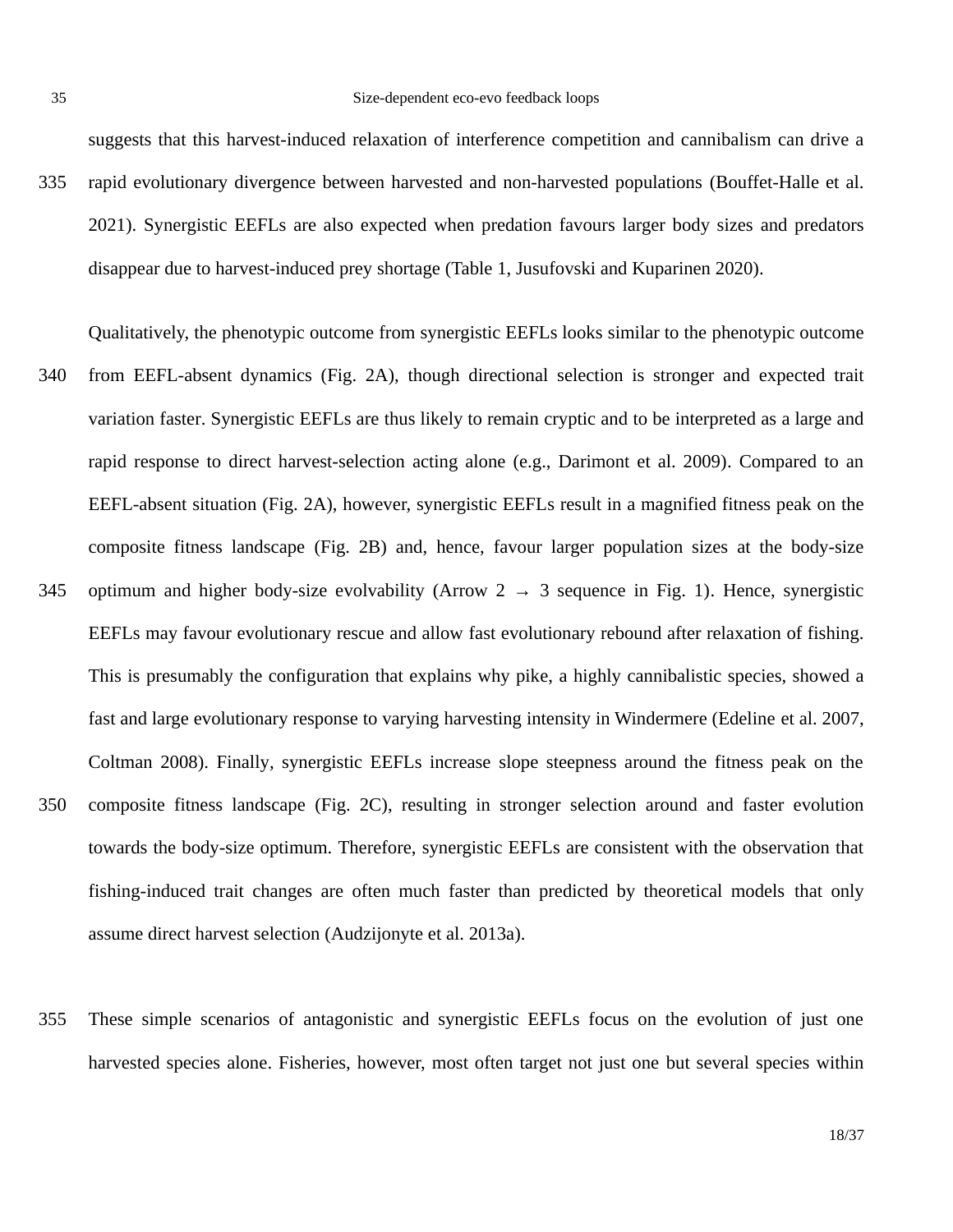#### Size-dependent eco-evo feedback loops

the ecological network, so that an ecosystem perspective on fishery management is required (White et al. 2012, Perälä and Kuparinen 2020). Therefore, we now move to examining EEFLs when more than one species evolves.

360

# 3. Scenarios of harvest-induced EEFLs with multiple evolving species

There is currently an emerging recognition that evolution in a given harvested species can induce coevolution in other species through changes in ecological interactions (Wood et al. 2018). However, understanding the evolutionary response to harvesting in a multispecific context is highly challenging (Audzijonyte et al. 2013b). Investigation on multispecies EEFLs requires to account simultaneously for the coevolution of the various body sizes, of the network structure, and to consider how one feeds back on the other (Loeuille and Loreau 2005). Direct data investigating the occurrence and magnitude of multispecies EEFLs are scarce. However, different empirical facts suggest that multispecies EEFLs may naturally emerge in exploited ecological networks. 365

370

First, empirical data suggest that predators are often larger than their prey in both terrestrial and aquatic systems (Cohen et al. 2003, Sinclair et al. 2003, Brose et al. 2006) and that predator-prey body-size ratios determine the strength of predation (Emmerson and Raffaelli 2004, Renneville et al. 2016). Therefore, we expect that selection on body size will change the distribution of interaction strengths, which largely constrains ecosystem functioning and stability (e.g., McCann et al. 1998, Rooney et al. 2006). Ultimately, rewiring and redistribution of interaction strengths may lead to extinctions in the network. For instance, evolution of larger body sizes can decrease the density of the evolving population thereby increasing its vulnerability to demographic stochasticity and potentially facilitating 375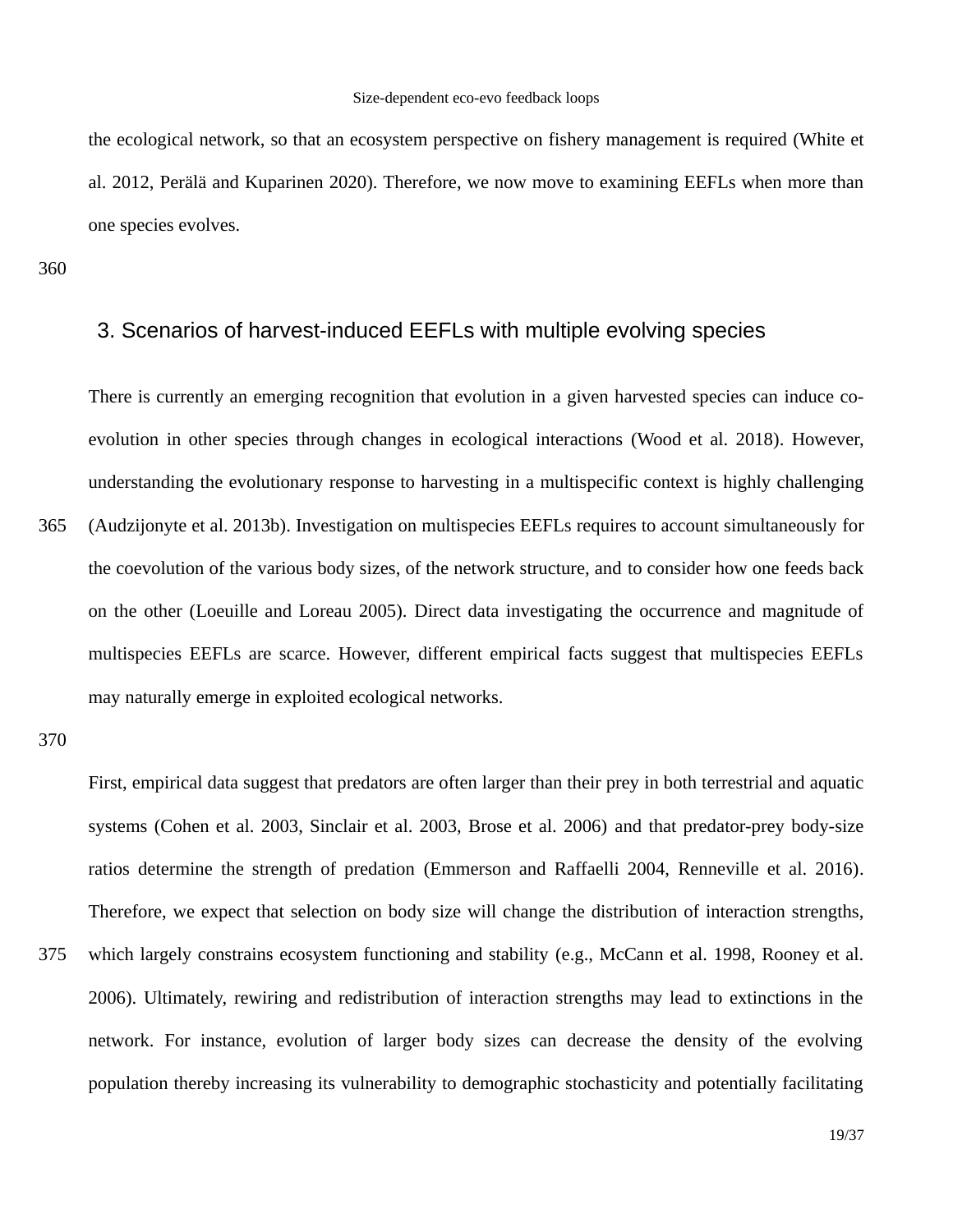its extinction (evolutionary deterioration, see Glossary). At the same time, body-size evolution may undermine predator persistence through weakening trophic links, or compromise prey persistence through strengthening trophic links. Similarly, variations in interaction strengths will affect apparent competition (Holt et al. 1994), thereby changing coexistence conditions within the food web and possibly leading to competitive exclusions. Because the network structure, in turn, constrains the fitness of species within the community, multispecies EEFLs naturally emerge (Fig. 3). 380



**Figure 3: Components of multispecies EEFLs in food webs.** (1) Coevolution of body sizes within the network under the new selective regime (harvesting) affects interaction patterns within the network, as well as coexistence conditions. (2) This new ecological context in turn changes the fitness of species (eg, due to changes in predation rates), thereby acting on body size coevolution.

Co-evolution strongly complicates EEFLs. In particular, the graphical framework from Fig. 2 no longer applies, because the environment now becomes multidimensional and evolution no longer optimizes fitness or population size of any given species (Meszéna et al. 2001, Metz et al. 2008). To keep our arguments as simple as possible we focus on a single co-evolving predator-prey pair, in which we

examine two non-exclusive mechanisms for the emergence of EEFLs. We first examine the consequences of a "trophic relaxation", which occurs when decreased densities weaken the strength of the predator-prey link. Second, we examine the consequences of predators and prey having 390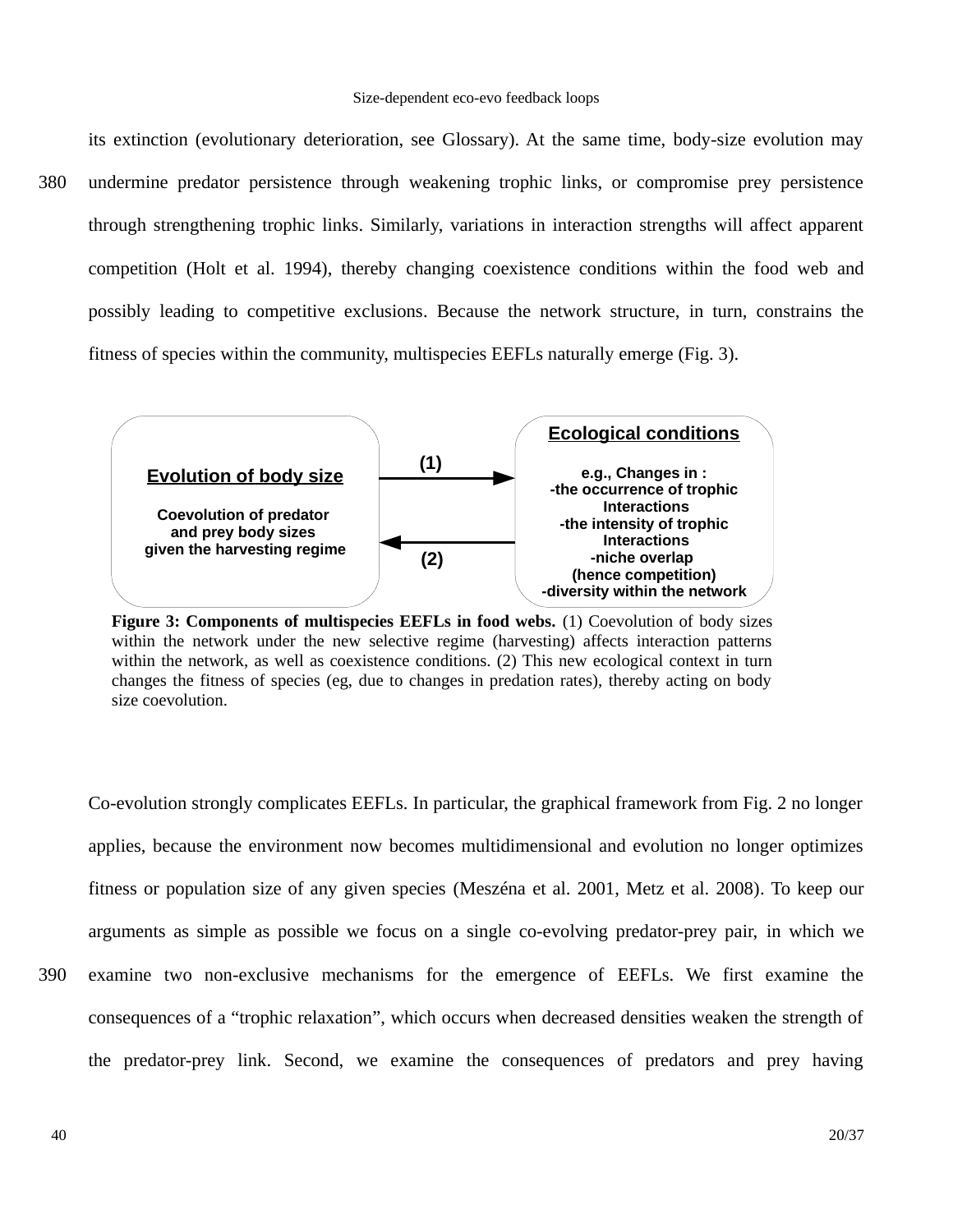"asymmetric evolvability" for body size and, hence, evolving at a different pace in response to harvesting. For both mechanisms we consider that, before harvesting starts, the predator-prey pair resides at an evolutionary equilibrium. 395

#### *3.1. Trophic relaxation*

Prey may be either smaller or larger than the preferred prey size of the predator. Prey sizes matching the preferred size are rarely expected, as prey may evolve away from such situations, but also because the distribution of body sizes does not usually maximize trophic interactions due to metabolic constraints, competition and the multiplicity of prey and predator species that also act as selective pressures (e.g., Loeuille and Loreau 2005, 2006). 400



**Figure 4. Alternative settings in coevolving predator-prey pairs**. The Gaussian curves shows the predation intensity before (solid lines) and after (dashed lines) harvesting starts. Optimal prey size is set by the fixed ratio *r*. Red horizontal arrows show potential for body size evolution (i.e., body-size evolvability) in response to direct harvest selection. Blue arrows show natural-selection response to harvesting, i.e., the EEFL. **A**: Trophic relaxation leading to increased natural selection for a larger body size. **B**: Trophic relaxation leading to natural selection for a smaller body size. **C**: Body-size evolvability is larger in the prey than in the predator. **D**: Bodysize evolvability is larger in the predator than in the prey.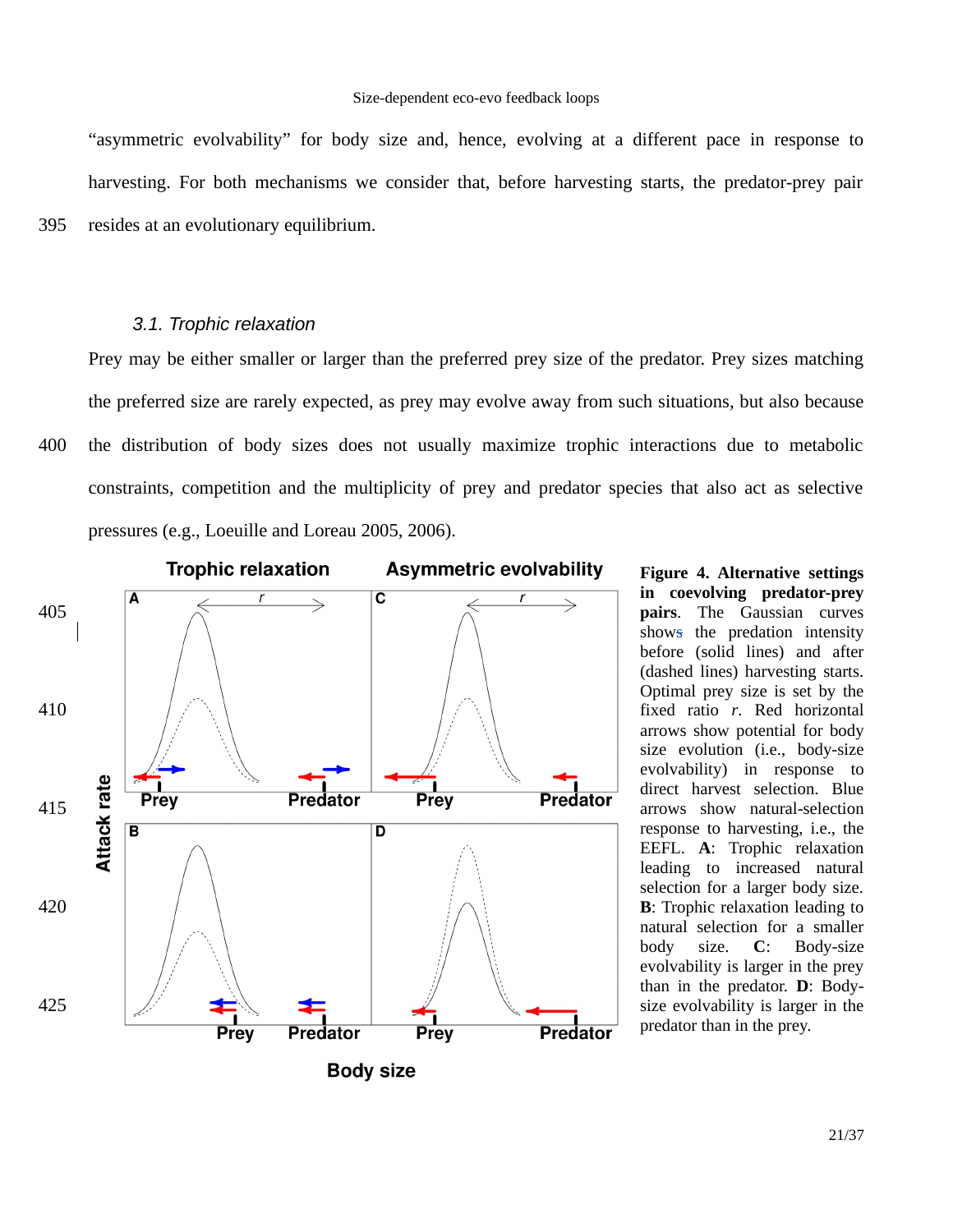We now start harvesting both the prey and predator which, hence, are both under direct harvest selection for a smaller body size (red arrows in Fig. 4). In Figs. 4A and 4B, red arrows have similar lengths indicating that both species evolve smaller body sizes at a similar pace, such that no change is to be expected in their realized body-size ratio. However, because harvesting reduces population density in both the prey and predator, we expect a relaxation in the strength of the predator-prey link. This "trophic relaxation" is outlined in Figs. 4A and 4B by a decreased predation intensity (dotted Gaussian curves). Such a trophic relaxation may lead to opposite eco-evolutionary outcomes depending on whether initial prey size is smaller or larger than the predator's optimal prey size. 430 435

In Fig. 4A, prey size is initially smaller than optimal for the predator, and the trophic relaxation thus results in relaxed natural selection for smaller body sizes in both the prey and predator (blue arrows). In other words, change in natural selection acts in opposition with direct harvest selection in an antagonistic EEFL. In case 4B, in contrast, prey size is initially larger than optimal predator size, and the trophic relaxation thus results in relaxed natural selection for larger body sizes, thus creating a synergistic EEFL. Of course, these relatively simple outcomes are complicated by feedbacks from intraspecific interactions (competition, cannibalism) that may either reinforce or oppose the effects of the predator-prey feedback (see Section 2). 440

445

450

# *3.2. Asymmetric evolvability*

Assuming symmetric evolvability in the prey and predator (Figs. 4A and 4B) is likely unrealistic for most situations. Rather, body-size may be more evolvable in prey than predators (hence the longer red arrow in Fig. 4C), either because the trait is determined by different gene networks for the two species, or because the two species have very different population sizes, hence differing in accumulation of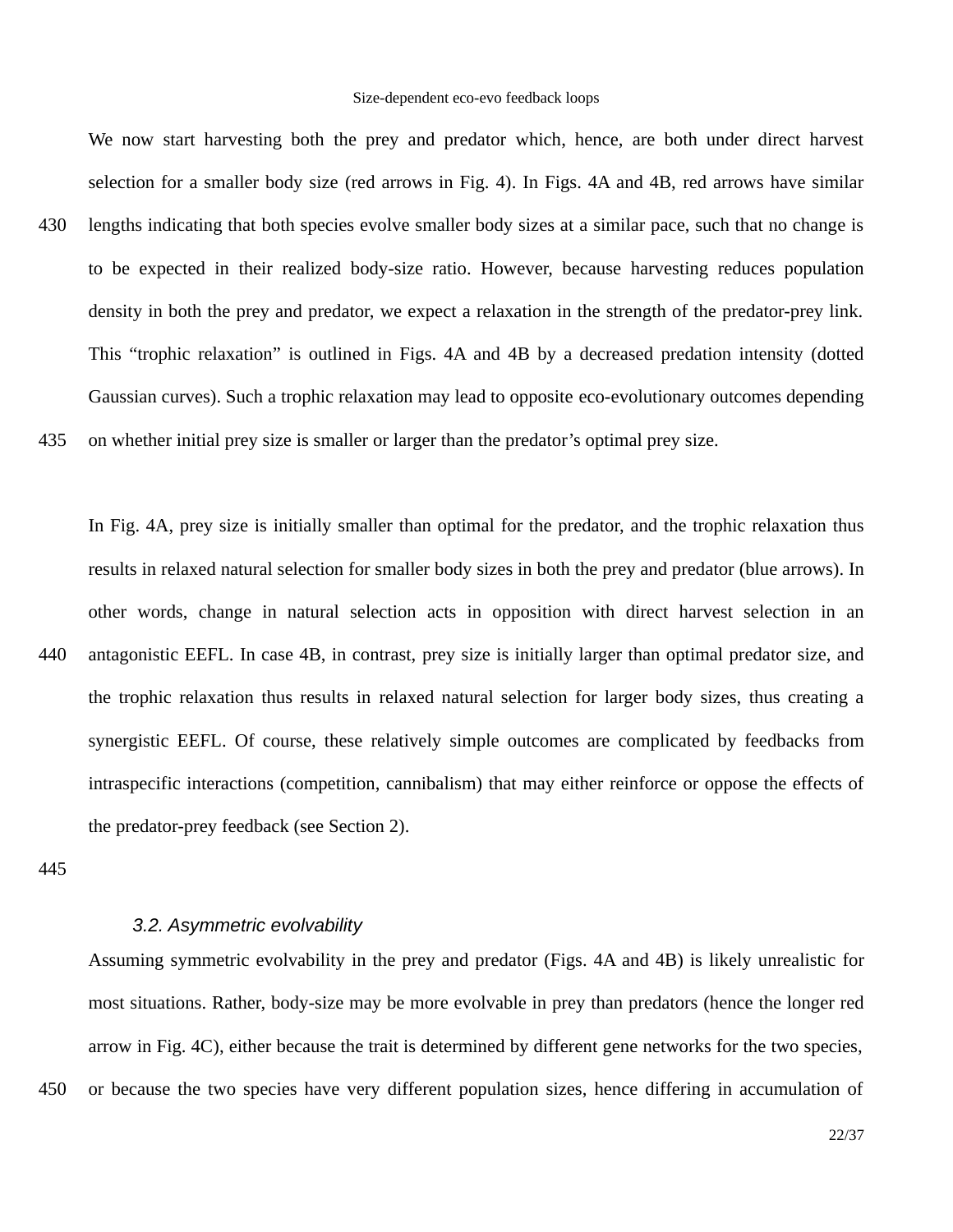mutations or standing genetic variability. For instance, smaller (prey) body sizes are often associated with larger population numbers (Woodward et al. 2005) and with a higher genetic variability (Romiguier et al. 2014, De Kort et al. 2021). Under these settings, prey evolve smaller body sizes faster than their predator, move further away from predator's preferred prey size, and ultimately benefit from an evolution-induced trophic relaxation (Fig. 4C). The predator on the other hand, may become resource limited, so that further declines in predator population are expected. This is different from trophic relaxation in cases 4A and 4B which was the driver of evolution. 455

In Fig 4D, we sketch an opposite, perhaps less common situation in which predators have a higher body-size evolvability than their prey. This configuration may potentially result from prey being close to a lower evolutionary limit for body size (Le Rouzic et al. 2020, Renneville et al. 2020). Under these settings, predators evolve smaller body sizes faster than prey, such that preferred prey size moves closer to prey size and a trophic magnification results. Such a coevolution therefore favours the maintenance of the trophic interaction. Note that these outcomes depend on prey being smaller than predator's preferred prey size in Figs. 4C and 4D, and are reversed when prey are larger than the preferred prey size of the predator (i.e., trophic magnification in Fig. 4C and trophic relaxation Fig. 4D). 460 465

### *3.3. More complex interaction networks*

In more complex networks, the multiplicity of trophic and non-trophic interactions may generate a variety of counteracting selection gradients, so that evolution might be more constrained than in a single predator-prey link. If this hypothesis is true, EEFLs might well be more important in explaining evolutionary and ecological stasis rather than change (Ellner et al. 2011, Strauss 2014, Kinnison et al. 470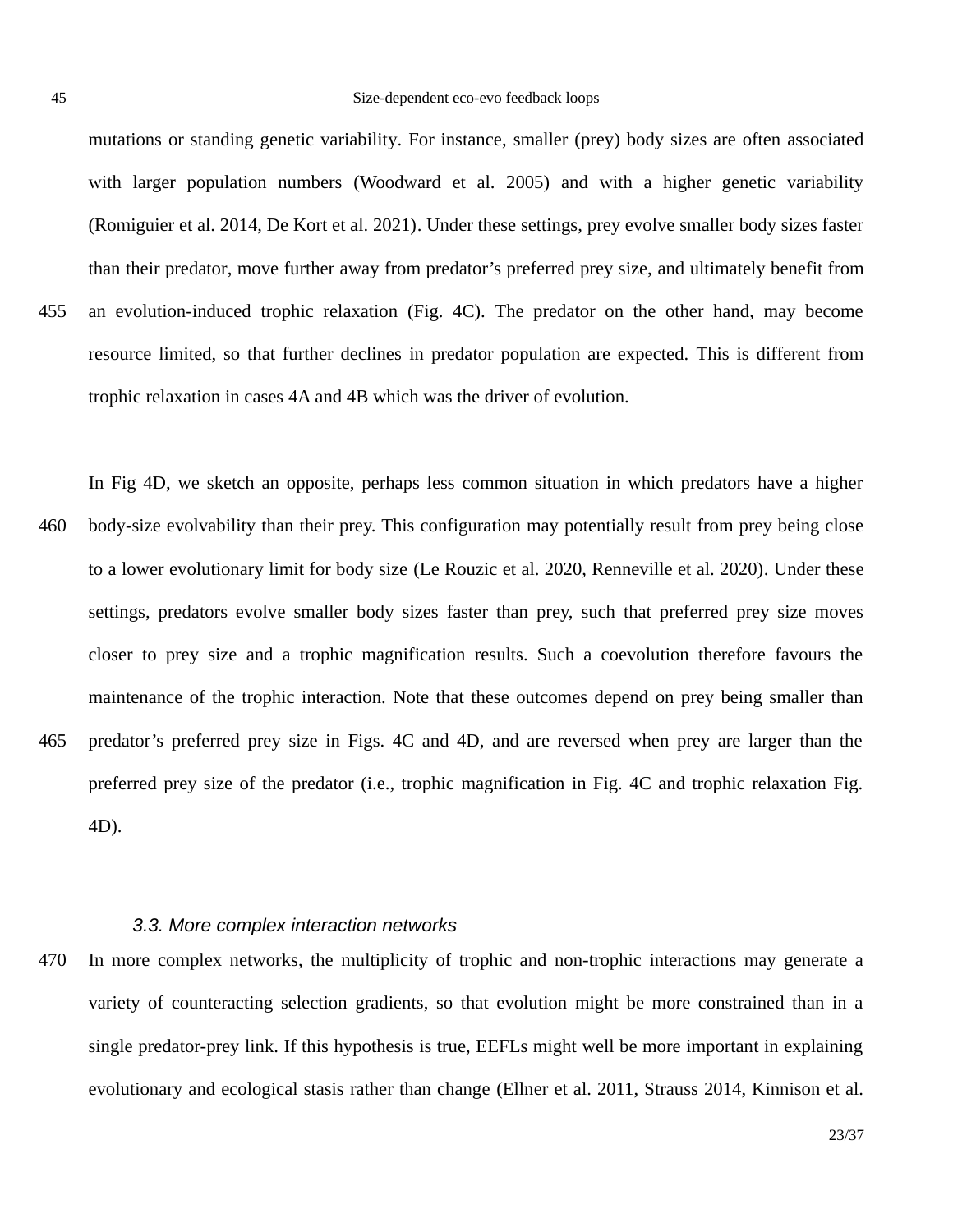2015). Beyond very specific scenarios, network and eco-evolutionary complexities under harvesting scenarios are virtually impossible to grasp intuitively, and are even hard to handle through a mathematical analysis. However, numerical simulations are certainly possible. In this regard, the development of evolutionary models of food webs based on body size offer promising venues, as they already consider simultaneously evolution of body size and changes in the network structure (Loeuille and Loreau 2005, 2009, Brännström et al. 2011, Allhoff et al. 2015). Harvesting scenarios may be implemented in such models (Perälä and Kuparinen 2020), as has been done in other contexts (eg, climate warming, Weinbach et al. 2017, Yacine et al. 2020). 475 480

# 4. Management and perspectives

So far, the vast majority of models used to project the eco-evolutionary consequences of fishing ignore natural selection on body size (but see Jusufovski and Kuparinen 2020). Hence, although quite elaborated, these models are likely to underestimate either the demographic consequences of harvesting when antagonistic EEFLs are involved, or the rates of evolutionary change and recovery when synergistic EEFLs are involved. We recognize, however, that more empirical and experimental studies are needed to document the pathways, directions and strength of density-dependent selection acting on body size in harvested systems. In particular, it is important to document whether and when harvestinduced EEFLs can be simplified into a one-dimensional, density-dependent process that can be handled by optimality approaches such as that outlined in Fig. 2. In Box 2, we provide an overview of the empirical methods currently available to progress in that direction. 485 490

#### **Box 2. Empirical exploration of size-dependent EEFLs: where to go next?** 495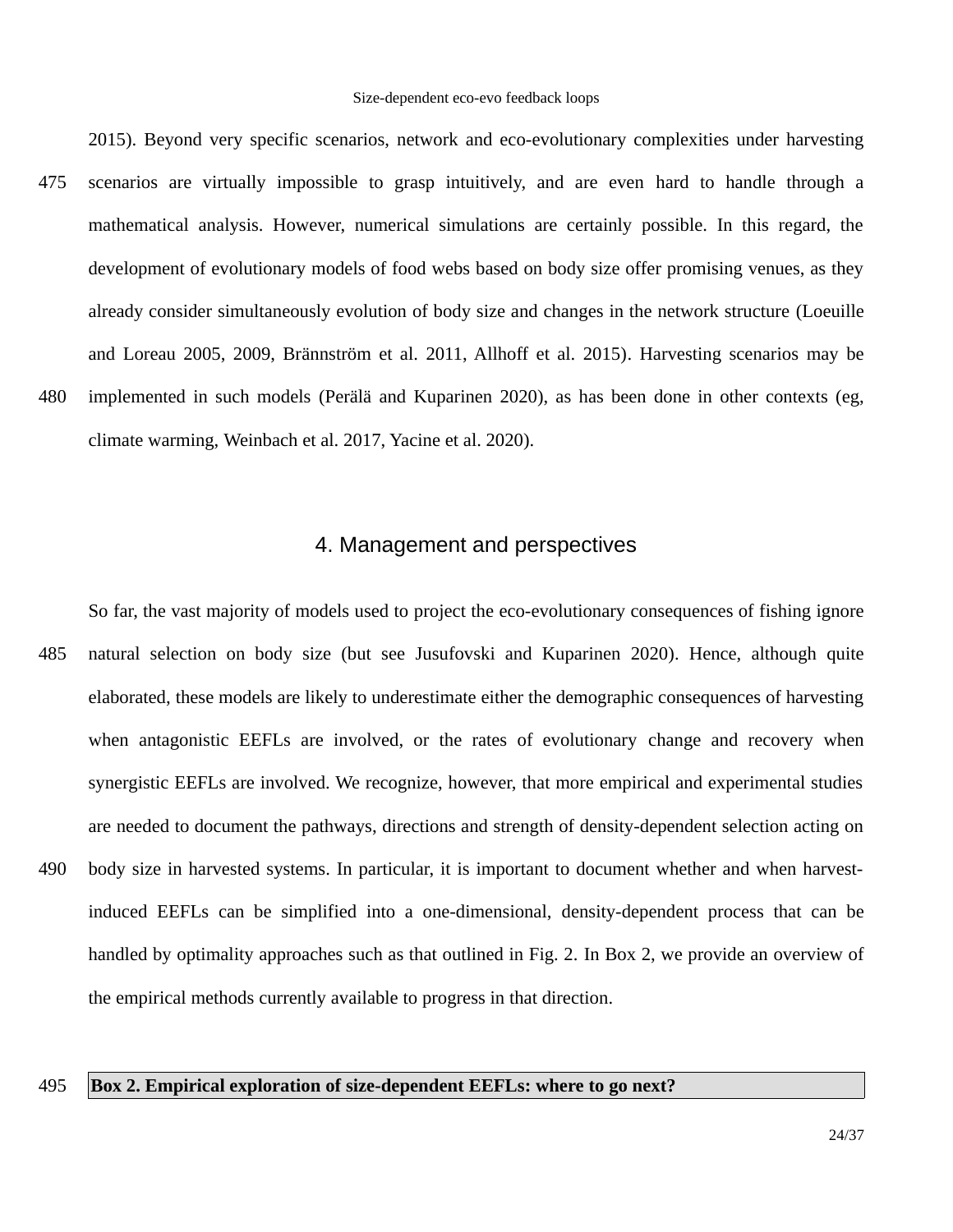Demonstrating a full selection-mediated EEFL requires showing both that natural selection drives evolutionary trait change and, in turn, that the resultant trait evolution alters the environment in such a way that natural selection acting back on the trait is modified (Figs. 1, 2). Considering also the evolvability-mediated pathways to EEFLs requires to further measure the effects of environmental changes on trait evolvability. Tackling such a complexity is challenging but, as we show below, not beyond of reach.

#### *Measuring natural selection and trait response to selection*

The form and strength of selection are most accurately measured by estimating fitness-traits relationships at the individual level (Arnold 2003) using, e.g., capture-recapture techniques. Alternatively, the directional component of selection may also be estimated from population and trait time series using the "Geber method", the age-structured price equation or integral projection models (Hairston et al. 2005, Ellner et al. 2011, van Benthem et al. 2017, Govaert 2018). A drawback of all these methods is that they measure selection acting on phenotypes, while evolution is concerned only by selection acting on the heritable component of phenotypes (Morrissey et al. 2010). To circumvent this problem, statistical approaches making use of the "animal model" (AM) of quantitative genetics were developed to specifically measure selection acting on the additive genetic component of traits and, hence, to accurately predict evolution (Hadfield 2008, Morrissey et al. 2010, Stinchcombe et al. 2014). AM-based approaches require pedigree data and are thus more readily implementable in small, closed systems than in large-scale fisheries (but see Koch et al. 2008). 505 510 515

500

*Measuring the dependency of natural selection on the environment (Fig. 1, Arrow 1)*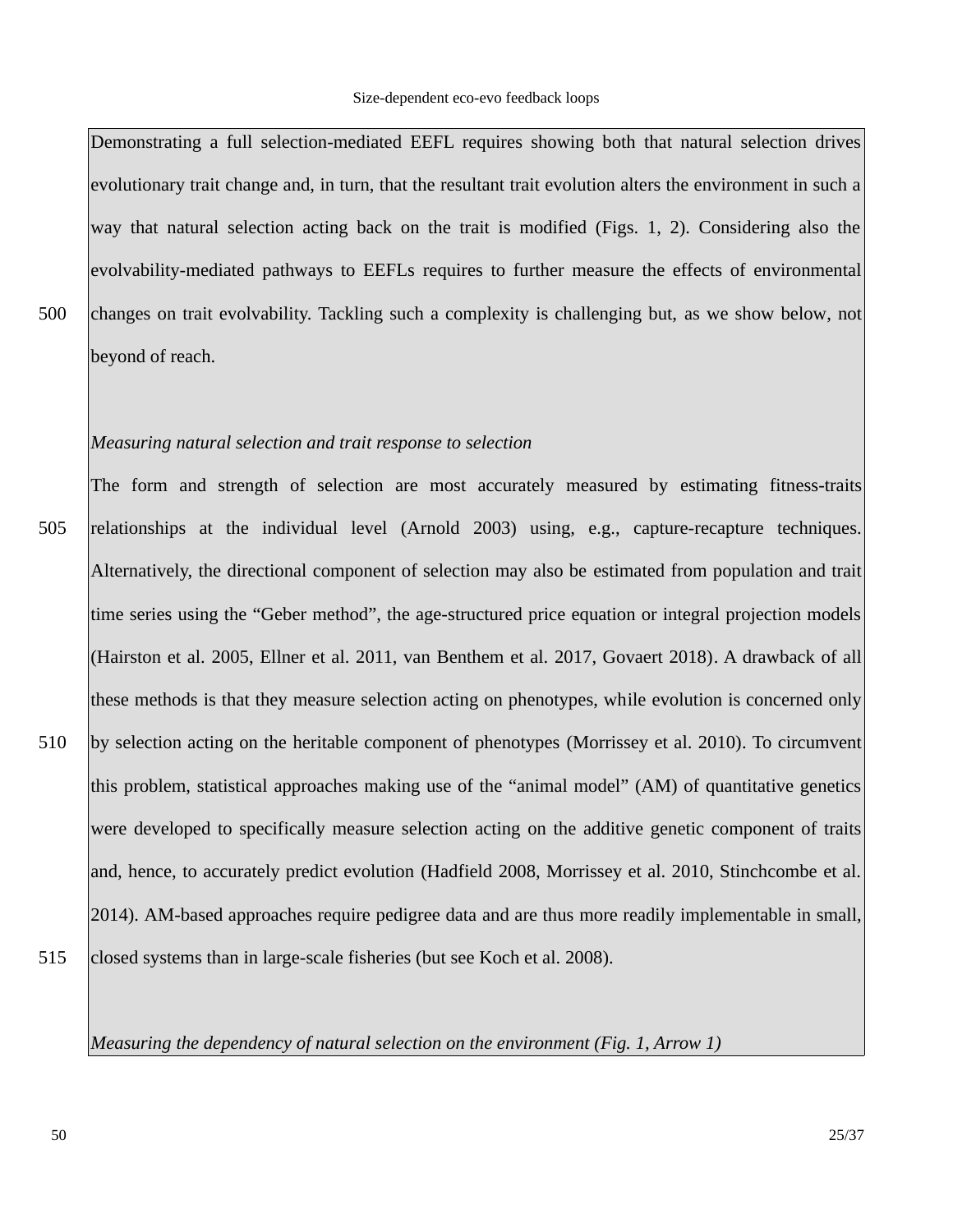A pivotal condition for the emergence of selection-mediated EEFLs is that natural selection dynamically changes due to changes in the environment (Figs. 1, 2, Govaert et al. 2019). This may be checked *a posteriori* through measuring genotype-by-food interactions on body sizes. For instance, Bouffet-Halle et al. (2020) used this approach to show that harvest-induced evolution towards smaller body sizes in experimental populations of medaka fish (*Oryzias latipes*) had evolved in a low-food but not in a high-food environment. This result suggested that medaka had evolved in response to densitydependent natural selection at high population density (low food), but not in response to direct harvest selection at low population density (high food). This approach, however, remains fragile because our understanding of genotype-by-food interactions remains limited, and other complementary results may be necessary to back-up conclusions from genotype-by-food analyses (Bouffet-Halle et al. 2021). When possible, selection-environment relationships should be measured directly using individual capture-recapture techniques (e.g., Haugen et al. 2007, Calsbeek and Smith 2007, Calsbeek and Cox 2010), keeping in mind the problems highlighted above of measuring selection at the phenotype level. Here also, these problems may be solved if the data permits applying the AM, which may be extended to estimate environment-selection relationships acting at the additive genetic level (Hunter et al. 2018)*.* 520 525 530

#### *Measuring the trait dependency of ecological dynamics (Fig. 1, Arrow 2)* 535

540

Time series data may be used to quantify the feedback from phenotypic trait change to environmental variables. Since the inception of the Geber Method by Hairston et al. (2005) and Ellner et al. (2011), a multiplicity of more sophisticated methods have flourished. These methods are based either on inferring parameters for dynamic models from data (e.g., Rudy et al. 2017 and references therein), on non-parametric approaches such as Recurrent Neural Networks, or on hybrid approaches combining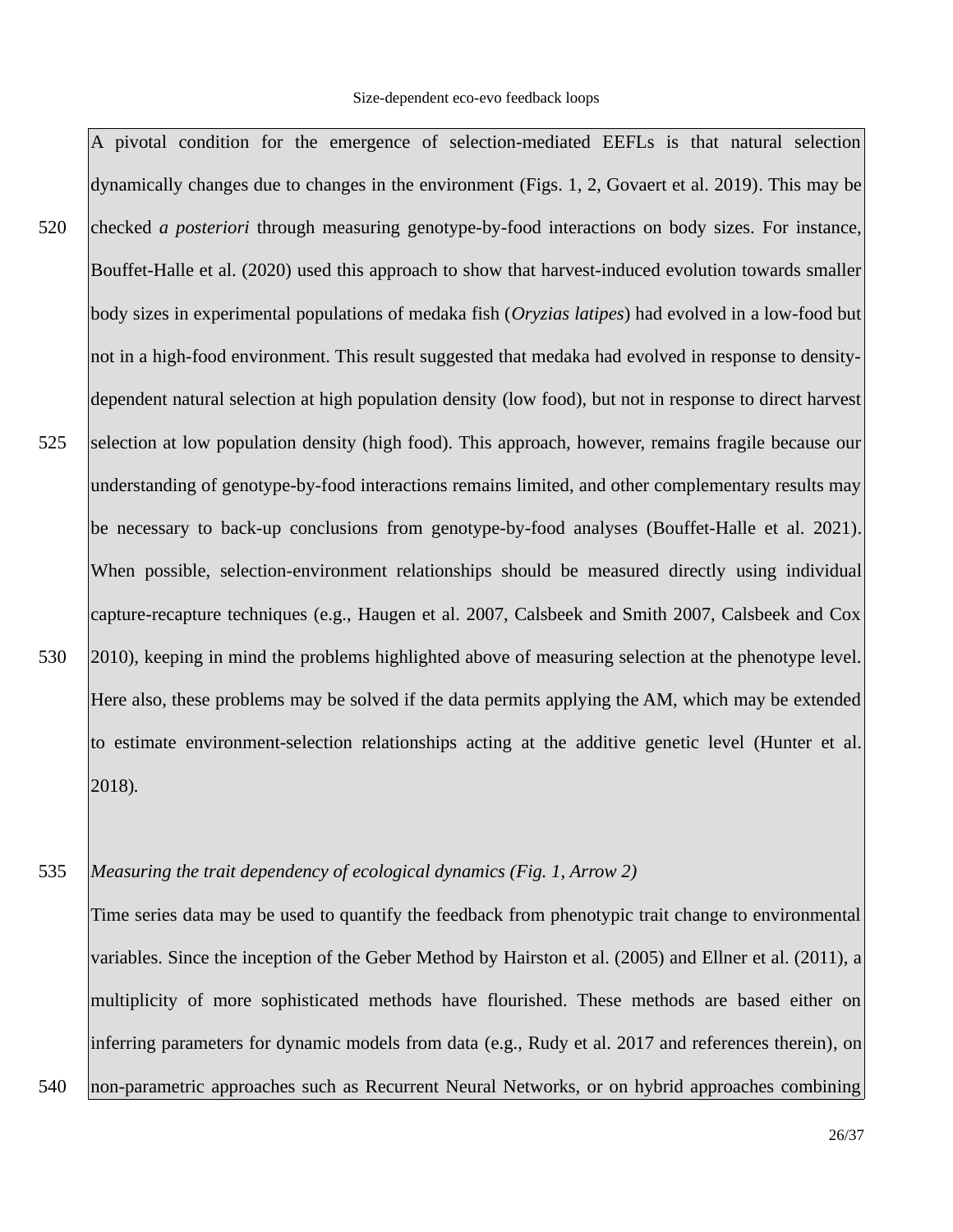differential equations with neural networks (e.g., Bonnaffé et al. 2020 and references therein). Reviewing these methods is beyond the scope of this paper.

- *Measuring the effects of the environment on trait evolvability (Fig. 1, Arrow 3)* Evolvability may be measured using multiple metrics (e.g., Hansen et al. 2011, 2019), which condition approaches to exploring evolvability-mediated EEFLs. Here, we focused on additive genetic variance  $V_A$  which is a commonly-used measure of evolvability (Box 1), and which we assumed to be positively linked to population size (see Reed and Frankham 2001 for a contrasted view). Estimation of  $V_A$  relies on the AM, using either pedigrees or genetic markers of coancestry to construct relatedness matrices, with some caveats stressed by Lynch and Walsh (2018). The AM may further be extended to incorporate effects of environmental covariates on  $V_A$  in so-called random regression approaches (Schaeffer 2004). 545 550
- Importantly, our review suggests that the ecological and evolutionary consequences of harvesting will largely depend on the ecological factors that regulate the population and, hence, will likely be constrained by the details of the local network context. However, based on our above analysis we may still propose some general management rules accounting for size-dependent EEFLs. As highlighted by Engen et al. (2014), a very general consequence of density-dependent selection is that the more ecologically-sustainable strategies will also produce the less evolutionary changes. Therefore, preventing population declines and alleviating evolutionary change are not independent lines of management but are instead highly intertwined management targets. If possible, management rules should further account for the probability of EEFLs to be either antagonistic or synergistic, because the 555 560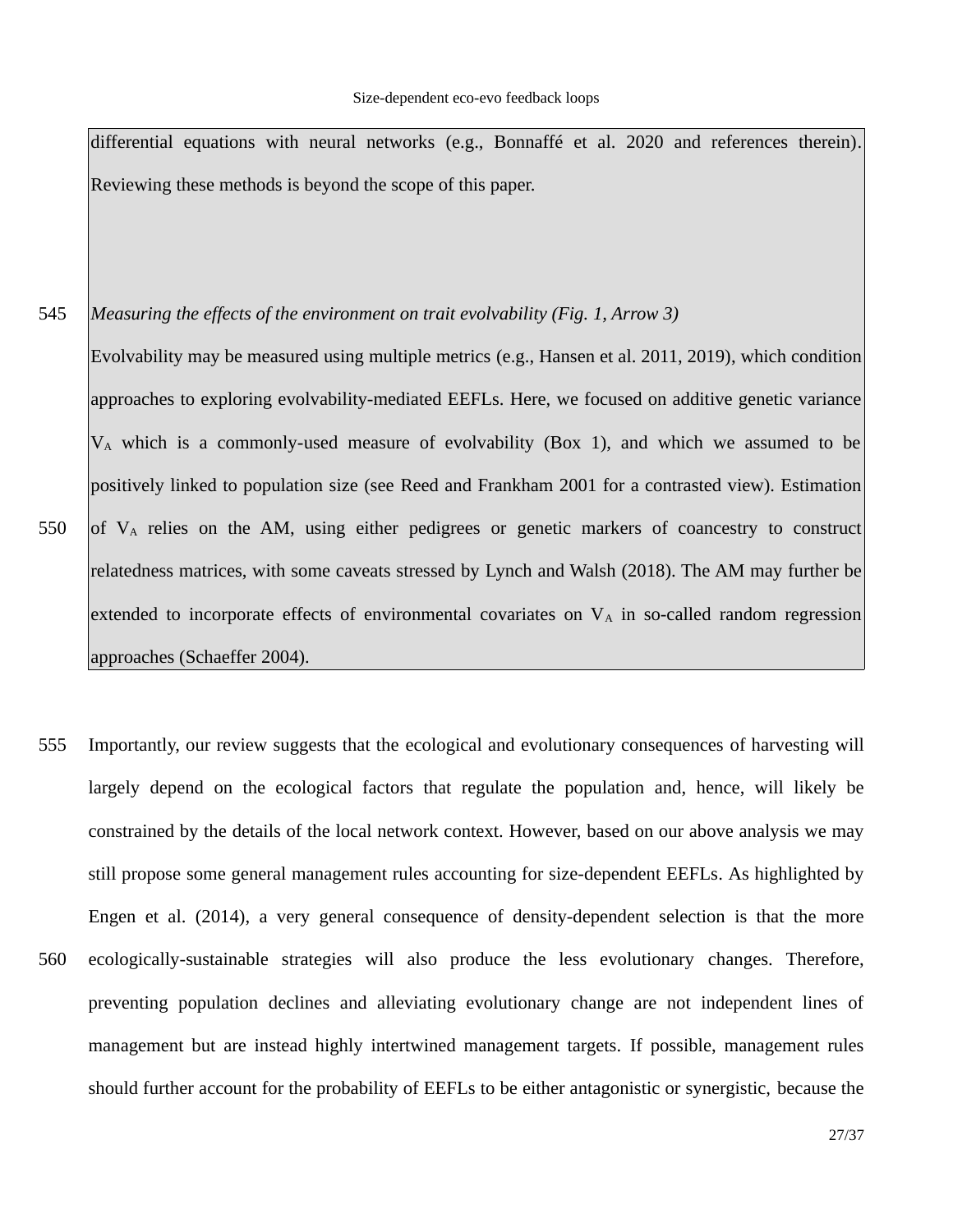55

former are far more detrimental than the later to population persistence and recovery and, hence, would impose lower exploitation rates. Ideally, an *a priori* knowledge of the direction of densitydependent natural selection acting on body sizes could be gained using *had hoc* approaches (Box 2). Alternatively, a basic knowledge of the dominant ecological interactions could be used (Table 1). 565

In co-evolving predator-prey pairs, managers may also account for body-size ratios and potential asymmetries in body-size evolvability, so as to classify their harvested system into one of the four categories depicted in Fig. 4. Body-size ratios are well documented in the literature, and identification of a context prone to trophic relaxation or magnification should be relatively simple and lead to prudent exploitation. Prudent exploitation is also recommended if asymmetric body-size evolvability is suspected, especially when prey can escape predation (Fig. 4D), a situation in which exploitation rates should be stronger on the faster-evolving species so as to resorb asymmetry in evolvability. This recommendation somehow converges towards "balanced harvesting", a management approach based on spreading fishing mortality across the widest possible range of species and sizes in proportion to their natural productivity. Interestingly, such balanced strategies have already been advocated to conciliate yield and sustainability even in models that ignore evolution (Tromeur and Loeuille 2017). Although more research is clearly needed to test whether and under which conditions these general recommendations hold true, we believe that far enough evidence is already available showing that a consideration of natural selection is highly needed if we are to improve our ability to accurately predict and manage the dynamics of harvested populations. 570 575 580

28/37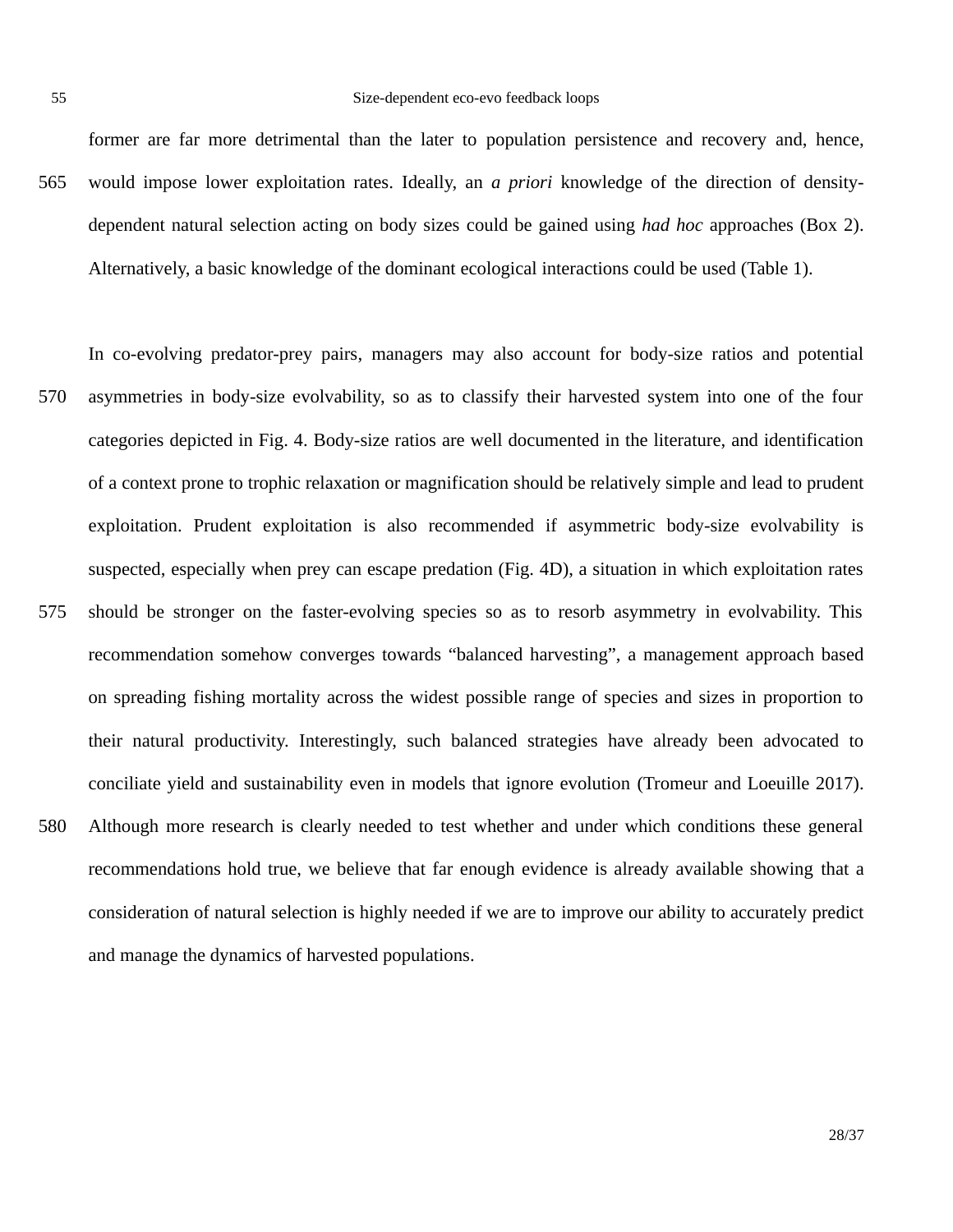**Acknowledgements:** EE acknowledges financial support from the Norwegian Research Council (projects EvoSize RCN 251307/F20 and REEF RCN 255601/E40) and from Rennes Métropole (project AIS 18C0356). 585

**Conflict of interest disclosure:** The authors of this article declare that they have no financial conflict

of interest with the content of this article. NL is one of the PCIEcology recommenders. 590

### **REFERENCES**

- Abrams 2001. Modelling the adaptive dynamics of traits involved in inter- and intraspecific interactions: an assessment of three methods. - Ecol. Lett. 4: 166–175.
- Abrams, P. A. and Rowe, L. 1996. The effects of predation on the age and size of maturity of prey. Evolution 50: 1052–1061.
- Allhoff, K. T. et al. 2015. Evolutionary food web model based on body masses gives realistic networks with permanent species turnover. - Sci. Rep. 5: 10955.
- Andersen, K. H. and Brander, K. 2009. Expected rate of fisheries-induced evolution is slow. Proc. Natl. Acad. Sci. U. S. A. 106: 11657–11660.
- Arendt, J. D. 1997. Adaptive intrinsic growth rates: an integration across taxa. Q. Rev. Biol. 72: 149– 177.
- Arnold, S. J. 2003. Performance surfaces and adaptive landscapes. Integr. Comp. Biol. 43: 367–375.
- Audzijonyte, A. et al. 2013a. How fast is fisheries-induced evolution? Quantitative analysis of modelling and empirical studies. - Evol. Appl. 6: 585–595.
- Audzijonyte, A. et al. 2013b. Ecological consequences of body size decline in harvested fish species: positive feedback loops in trophic interactions amplify human impact. - Biol. Lett. 9: 20121103.
- Barneche, D. R. et al. 2018. Fish reproductive-energy output increases disproportionately with body size. - Science 360: 642.
- Beckerman, A. P. et al. 2010. The reaction norm of size and age at maturity under multiple predator risk. - J. Anim. Ecol. 79: 1069–1076.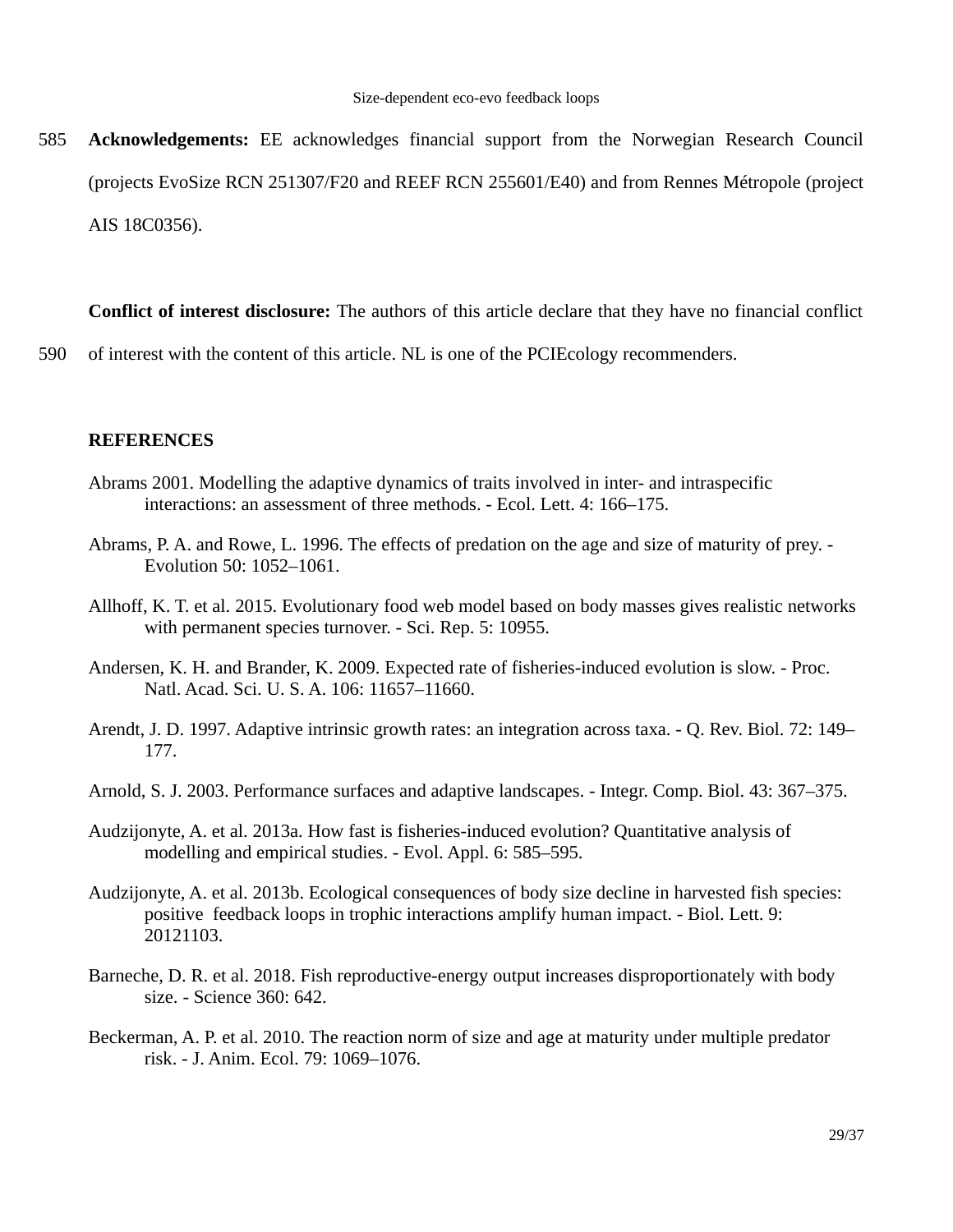- Biro, P. A. and Post, J. R. 2008. Rapid depletion of genotypes with fast growth and bold personality traits from harvested fish populations. - Proc. Natl. Acad. Sci. U. S. A. 105: 2919–2922.
- Bonnaffé, W. et al. 2020. Neural ordinary differential equations for ecological and evolutionary time series analysis. - Authorea in press.
- Borrell, B. 2013. Ocean conservation: a big fight over little fish. Nature 493: 597–598.
- Bouffet-Halle, A. et al. 2021. Density-dependent selection mediates harvest-induced trait changes. Ecol. Lett. in press.
- Brännström, Å. et al. 2011. Emergence and maintenance of biodiversity in an evolutionary food-web model. - Theor. Ecol. 4: 467–478.
- Brooks, J. L. and Dodson, S. I. 1965. Predation, body size, and composition of plankton. Science 150: 28.
- Brose, U. et al. 2006. Consumer-resource body-size relationships in natural food webs. Ecology 87: 2411–2417.
- Brown, J. H. et al. 2004. Toward a metabolic theory of ecology. Ecology 85: 1771–1789.
- Calsbeek, R. and Smith, T. B. 2007. Probing the adaptive landscape using experimental islands: density-dependent natural selection on lizard body size. - Evolution 61: 1052–1061.
- Calsbeek, R. and Cox, R. M. 2010. Experimentally assessing the relative importance of predation and competition as agents of selection. - Nature 465: 613.
- Carlson, S. M. et al. 2007. Four decades of opposing natural and human-induced artificial selection acting on Windermere pike (*Esox lucius*). - Ecol. Lett. 10: 512–521.
- Carlson, S. M. et al. 2014. Evolutionary rescue in a changing world. Trends Ecol. Evol. 29: 521–530.
- Carroll, S. P. et al. 2007. Evolution on ecological time-scales. Funct. Ecol. 21: 387–393.
- Chase, J. M. 1999. To grow or to reproduce? The role of life-history plasticity in food web dynamics. Am. Nat. 154: 571–586.
- Claessen, D. et al. 2002. The impact of size-dependent predation on population dynamics and individual life history. - Ecology 83: 1660–1675.
- Claessen, D. et al. 2004. Population dynamic theory of size-dependent cannibalism. Proc. R. Soc. Lond. B Biol. Sci. 271: 333.
- Cohen, J. E. et al. 2003. Ecological community description using the food web, species abundance, and body size. - Proc. Natl. Acad. Sci. U. S. A. 100: 1781–1786.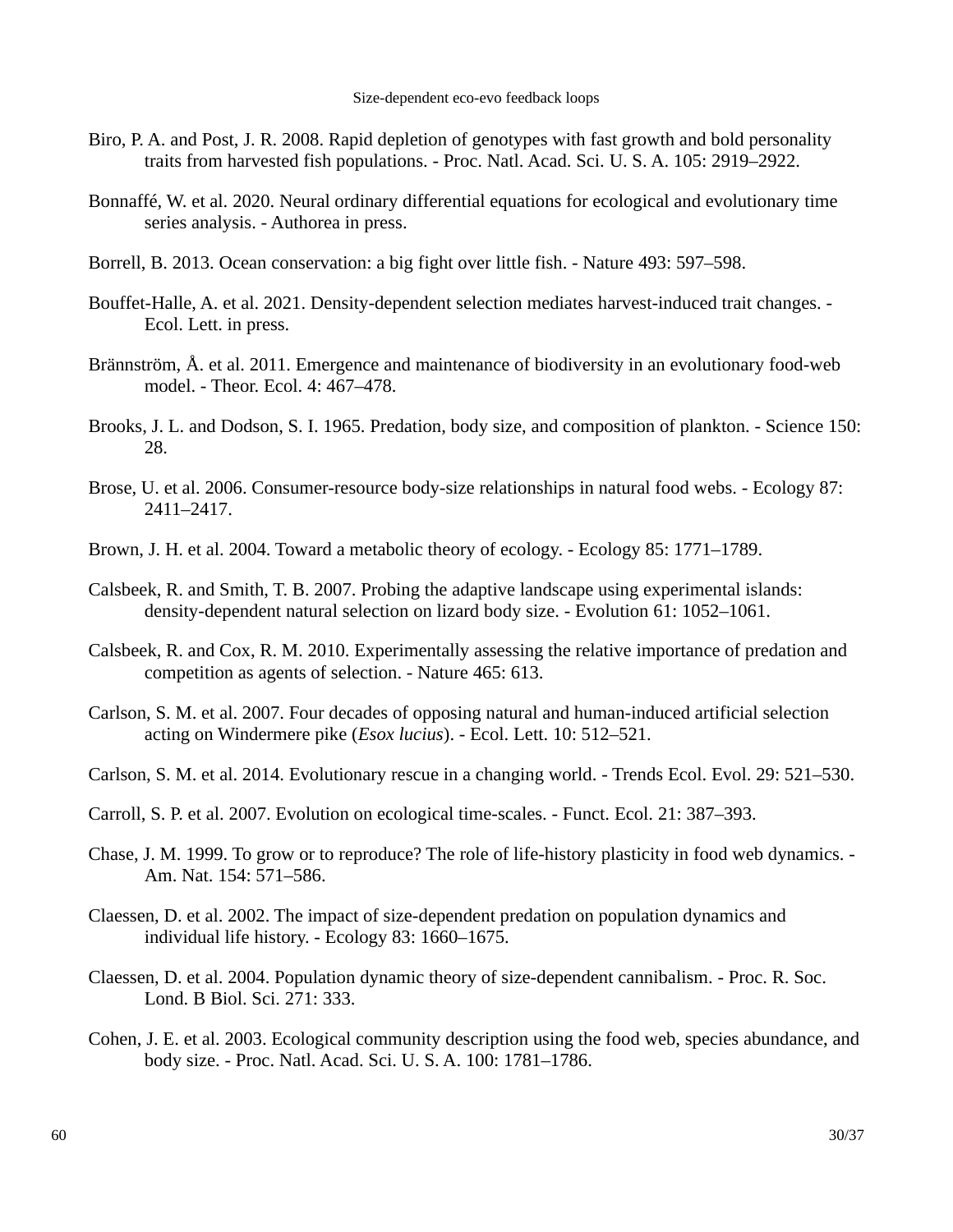- Conover, D. O. and Munch, S. B. 2002. Sustaining fisheries yields over evolutionary time scales. Science 297: 94–96.
- Crow, J. F. 2008. Maintaining evolvability. J. Genet. 87: 349–353.
- Darimont, C. T. et al. 2009. Human predators outpace other agents of trait change in the wild. Proc. Natl. Acad. Sci. U. S. A. 106: 952–954.
- Day, T. et al. 2002. The role of size-specific predation in the evolution and diversification of prey life histories. - Evolution 56: 877–887.
- De Kort, H. et al. 2021. Life history, climate and biogeography interactively affect worldwide genetic diversity of plant and animal populations. - Nat. Commun. 12: 516.
- De Roos, A. M. et al. 2003. The influence of size-dependent life-history traits on the structure and dynamics of populations and communities. - Ecol. Lett. 6: 473–487.
- Devine, J. A. and Heino, M. 2011. Investigating the drivers of maturation dynamics in Barents Sea haddock (*Melanogrammus aeglefinus*). - Fish. Res. 110: 441–449.
- Dieckmann, U. and Law, R. 1996. The dynamical theory of coevolution: a derivation from stochastic ecological processes. - J. Math. Biol. 34: 579–612.
- Edeline, E. et al. 2007. Trait changes in a harvested population are driven by a dynamic tug-of-war between natural and harvest selection. - Proc. Natl. Acad. Sci. U. S. A. 104: 15799–15804.
- Edeline, E. et al. 2009. Harvest-induced disruptive selection increases variance in fitness-related traits. - Proc. R. Soc. Lond. B Biol. Sci. 276: 4163–4171.
- Edeline, E. et al. 2016. Empirical evidence for competition-driven semelparity in wild medaka. Popul. Ecol. 58: 371–383.
- Edley, M. T. and Law, R. 1988. Evolution of life histories and yields in experimental populations of *Daphnia magna*. - Biol. J. Linn. Soc. 34: 309–326.
- Ellner, S. P. et al. 2011. Does rapid evolution matter? Measuring the rate of contemporary evolution and its impacts on ecological dynamics. - Ecol. Lett. 14: 603–614.
- Emmerson, M. C. and Raffaelli, D. 2004. Predator-prey body size, interaction strength and the stability of a real food web. - J. Anim. Ecol. 73: 399–409.
- Engen, S. et al. 2014. Evolutionary consequences of nonselective harvesting in density-dependent populations. - Am. Nat. 184: 714–726.
- Ernande, B. et al. 2004. Adaptive changes in harvested populations: plasticity and evolution of age and size at maturation. - Proc. Biol. Sci. 271: 415–423.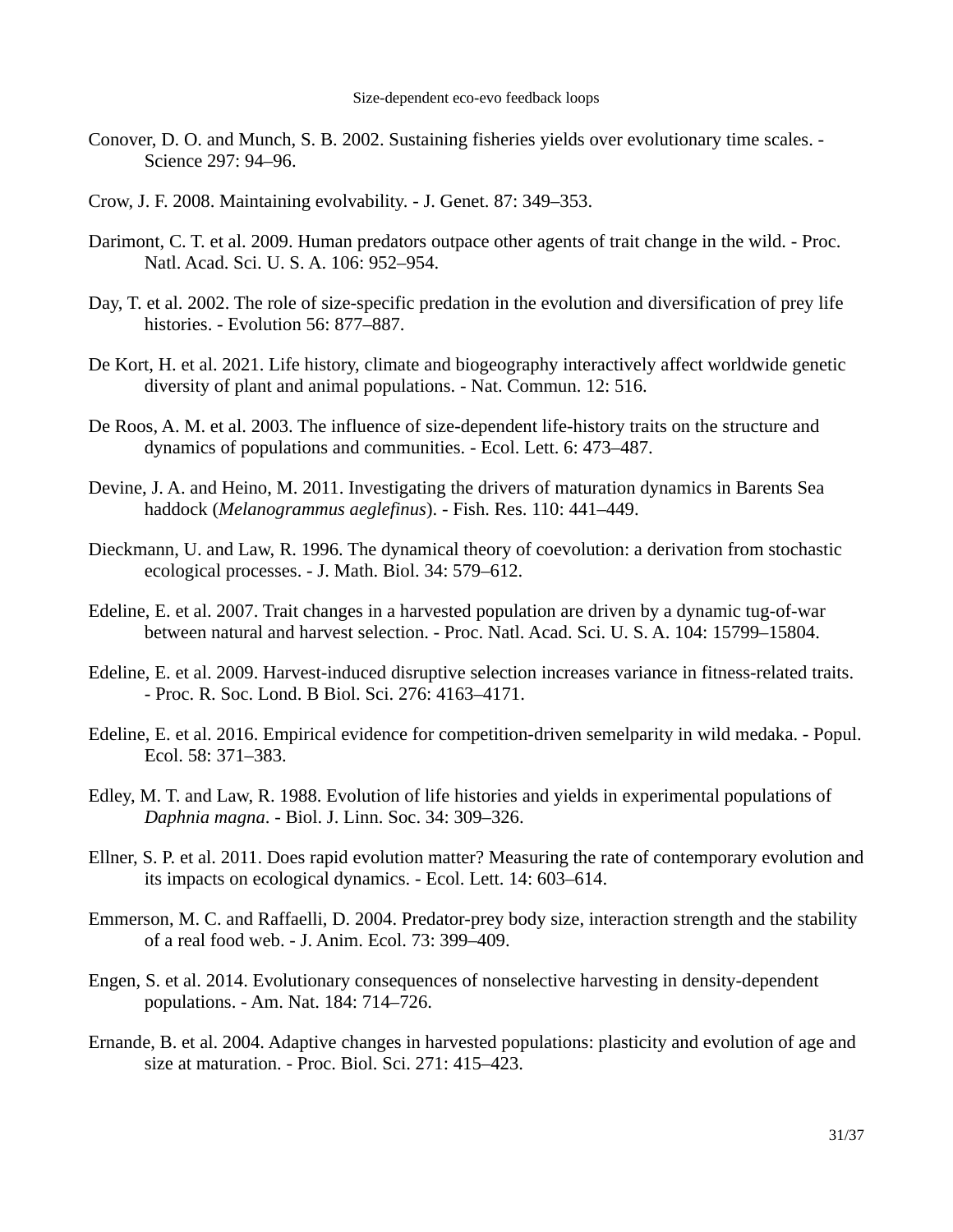- Fausch, K. D. et al. 2021. Interspecific social dominance networks reveal mechanisms promoting coexistence in sympatric charr in Hokkaido, Japan. - J. Anim. Ecol. 90: 515–527.
- Fenberg, P. B. and Roy, K. 2008. Ecological and evolutionary consequences of size-selective harvesting: how much do we know? - Mol. Ecol. 17: 209–220.
- Fleming, I. A. and Gross, M. R. 1994. Breeding competition in a Pacific salmon (coho: *Oncorhynchus kisutch*): measures of natural and sexual selection. - Evolution 48: 637–657.
- Fox, L. R. 1975. Cannibalism in natural populations. Annu. Rev. Ecol. Syst. 6: 87–106.
- Frankham, R. 1996. Relationship of genetic variation to population size in wildlife. Conserv. Biol. 10: 1500–1508.
- Gadgil, M. and Bossert, W. H. 1970. Life historical consequences of natural selection. Am. Nat. 104:  $1 - 24$ .
- Gårdmark, A. and Dieckmann, U. 2006. Disparate maturation adaptations to size-dependent mortality. Proc. R. Soc. Lond. B Biol. Sci. 273: 2185–2192.
- Gårdmark, A. et al. 2003. Life-history evolution in harvested populations: the role of natural predation. - Evol. Ecol. Res. 5: 239–257.
- Gomulkiewicz, R. and Holt, R. D. 1995. When does evolution by natural selection prevent extinction? Evolution 49: 201–207.
- Govaert, L. 2018. Eco-evolutionary partitioning metrics: a practical guide for biologists. Belg. J. Zool. 148: 167–202.
- Govaert, L. et al. 2019. Eco-evolutionary feedbacks—Theoretical models and perspectives. Funct. Ecol. 33: 13–30.
- Grant, P. R. and Grant, B. R. 2002. Unpredictable evolution in a 30-year study of Darwin's finches. Science 296: 707–711.
- Griffiths, J. I. et al. 2020. Individual differences determine the strength of ecological interactions. Proc. Natl. Acad. Sci. 117: 17068.
- Hadfield, J. D. 2008. Estimating evolutionary parameters when viability selection is operating. Proc. R. Soc. B Biol. Sci. 275: 723–734.
- Hairston, N. G. et al. 2005. Rapid evolution and the convergence of ecological and evolutionary time. Ecol. Lett. 8: 1114–1127.
- Hamrin, S. F. and Persson, L. 1986. Asymmetrical competition between age classes as a factor causing population oscillations in an obligate planktivorous fish species. - Oikos 47: 223–232.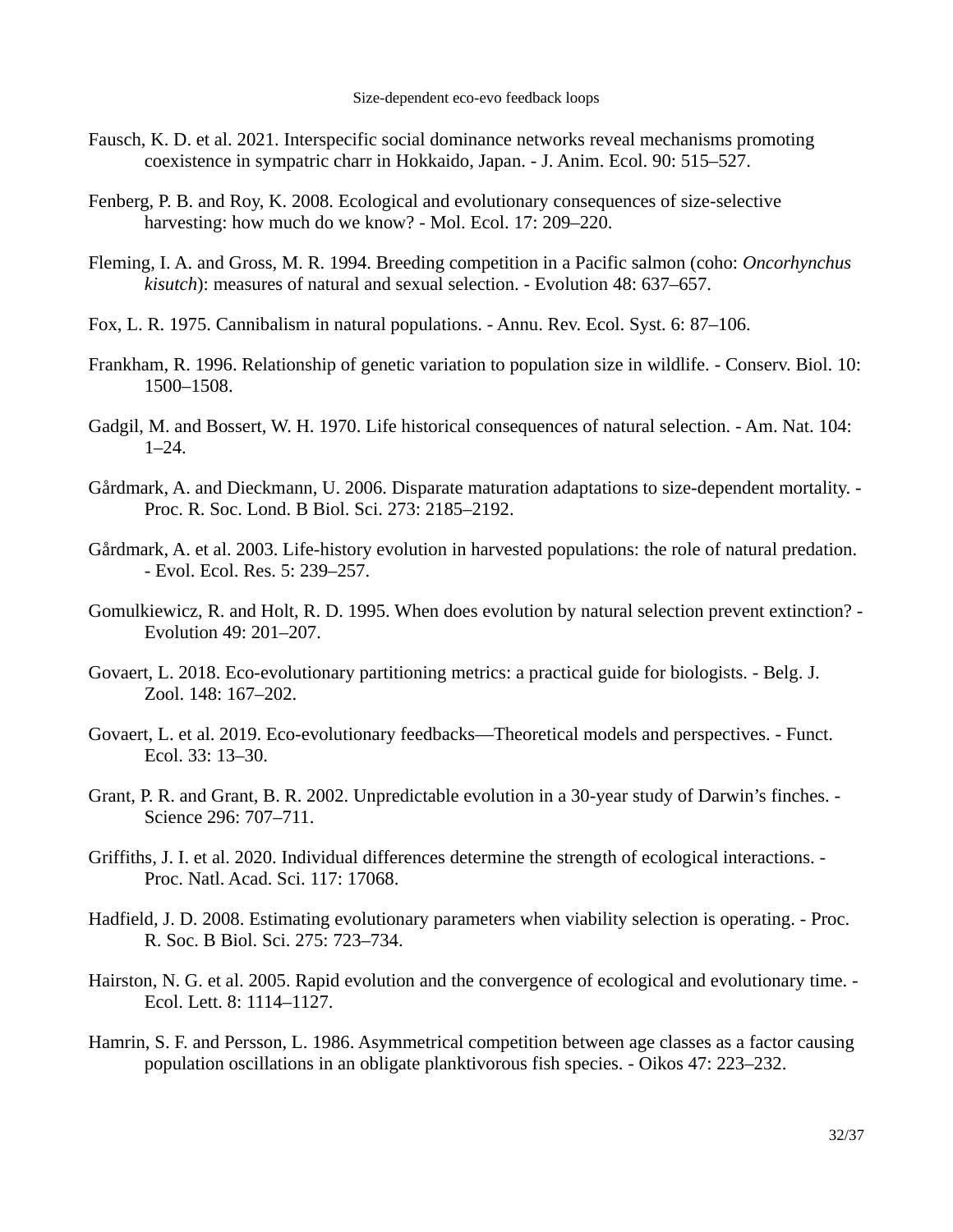Hansen, ThomasF. et al. 2011. Heritability is not evolvability. - Evol. Biol. 38: 258–277.

- Hansen, T. F. et al. 2019. Predicting evolutionary potential: a numerical test of evolvability measures. Evolution 73: 689–703.
- Haugen, T. O. et al. 2007. Density dependence and density independence in the demography and dispersal of pike over four decades. - Ecol. Monogr. 77: 483–502.
- Heino, M. et al. 2013. Can fisheries-induced evolution shift reference points for fisheries management? - ICES J. Mar. Sci. J. Cons. 70: 707–721.
- Heino, M. et al. 2015. Fisheries-induced evolution. Annu. Rev. Ecol. Evol. Syst. 46: 461–480.
- Hendry, A. P. and Kinnison, M. T. 1999. The pace of modern life: measuring rates of contemporary microevolution. - Evolution 53: 1637–1653.
- Hendry, A. P. and Kinnison, M. T. 2001. An introduction to microevolution: rate, pattern, process. Genetica 112: 1–8.
- Hilborn, R. and Walters, C. 1992. Quantitative fisheries stock assessment: choice, dynamics and uncertainty. - Springer US.
- Hilborn, R. and Minte-Vera, C. V. 2008. Fisheries-induced changes in growth rates in marine fisheries: are they significant? - Bull. Mar. Sci. 83: 95–105.
- Holliday, R. 1989. Food, reproduction and longevity: is the extended lifespan of calorie-restricted animals an evolutionary adaptation? - BioEssays News Rev. Mol. Cell. Dev. Biol. 10: 125–127.
- Holt, R. D. et al. 1994. Simple rules for interspecific dominance in systems with exploitative and apparent competition. - Am. Nat. 144: 741–771.
- Hunter, D. C. et al. 2018. Quantification and decomposition of environment-selection relationships. -Evolution 72: 851–866.
- Jusufovski, D. and Kuparinen, A. 2020. Exploring individual and population eco-evolutionary feedbacks under the coupled effects of fishing and predation. - Fish. Res. 231: 105713.
- Kingsolver, J. G. and Pfennig, D. W. 2004. Individual-level selection as a cause of Cope's rule of phyletic size increase. - Evolution 58: 1608–1612.
- Kinnison, M. T. et al. 2015. Cryptic eco-evolutionary dynamics. Ann. N. Y. Acad. Sci. 1360: 120–144.
- Koch, M. et al. 2008. Pedigree reconstruction in wild cichlid fish populations. Mol. Ecol. 17: 4500– 4511.
- Kooijman, S. A. L. M. 2010. Dynamic energy budget theory for metabolic organisation. Cambridge University Press.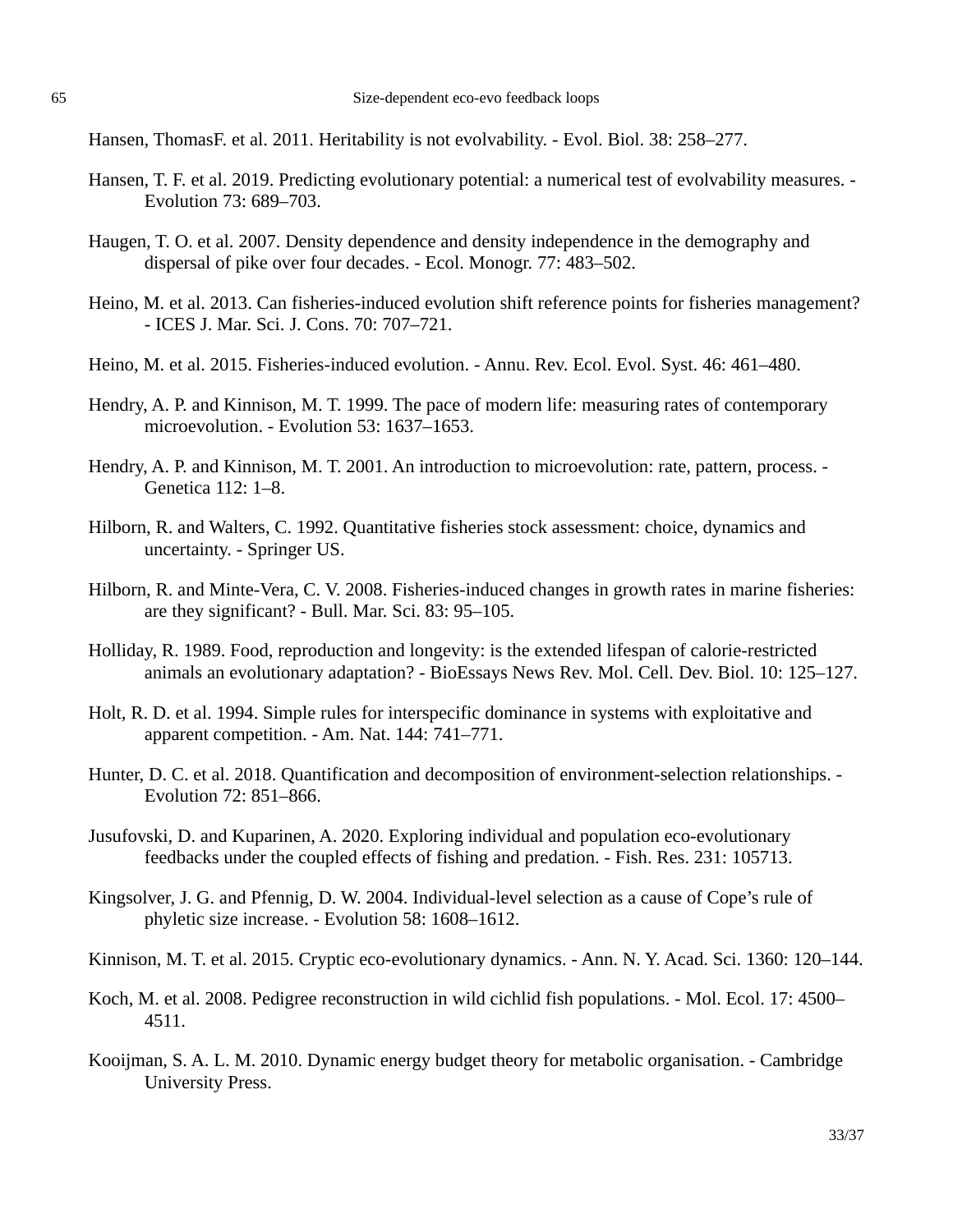- Kristiansen, T. S. and Svåsand, T. 1998. Effect of size-selective mortality on growth of coastal cod illustrated by tagging data and an individual-based growth and mortality model. - J. Fish Biol. 52: 688–705.
- Kuparinen, A. and Merilä, J. 2007. Detecting and managing fisheries-induced evolution. Trends Ecol. Evol. 22: 652–659.
- Kuparinen, A. and Hutchings, J. A. 2017. Genetic architecture of age at maturity can generate divergent and disruptive harvest-induced evolution. - Philos. Trans. R. Soc. B Biol. Sci. 372: 20160035.
- Lande, R. and Arnold, S. J. 1983. The measurement of selection on correlated characters. Evolution 37: 1210–1226.
- Law, R. 2000. Fishing, selection, and phenotypic evolution. ICES J. Mar. Sci. J. Cons. 57: 659–668.
- Le Bourlot, V. et al. 2014. Interference versus exploitative competition in the regulation of sizestructured populations (Mathew A. Leibold and Judith L. Bronstein, Eds.). - Am. Nat. 184: 609– 623.
- Le Rouzic, A. et al. 2020. Unidirectional response to bidirectional selection on body size. II Quantitative genetics. - Ecol. Evol. 10: 11453–11466.
- Loeuille, N. and Loreau, M. 2005. Evolutionary emergence of size-structured food webs. Proc. Natl. Acad. Sci. U. S. A. 102: 5761–5766.
- Loeuille, N. and Loreau, M. 2006. Evolution of body size in food webs: does the energetic equivalence rule hold? - Ecol. Lett. 9: 171–178.
- Loeuille, N. and Loreau, M. 2009. Emergence of complex food web structure in community evolution models. - In: Verhoef, H. A. and Morin, P. J. (eds), Community ecology: processes, models, and applications. 1st ed.n. Oxford University Press, pp. 163–178.
- Lynch, M. and Walsh, B. 2018. Evolution and selection of quantitative traits. Oxford University Press.
- Marty, L. et al. 2014. Temporal trends in age and size at maturation of four North Sea gadid species: cod, haddock, whiting and Norway pout. - Mar. Ecol. Prog. Ser. 497: 179–197.
- Marty, L. et al. 2015. Fisheries-induced neutral and adaptive evolution in exploited fish populations and consequences for their adaptive potential. - Evol. Appl. 8: 47–63.
- McCann, K. et al. 1998. Weak trophic interactions and the balance of nature. Nature 395: 794.
- Meszéna, G. et al. 2001. Evolutionary optimisation models and matrix games in the unified perspective of adaptive dynamics. - Selection 2: 193–220.
- Metz, J. A. J. et al. 2008. When does evolution optimize? Evol. Ecol. Res. 10: 629–654.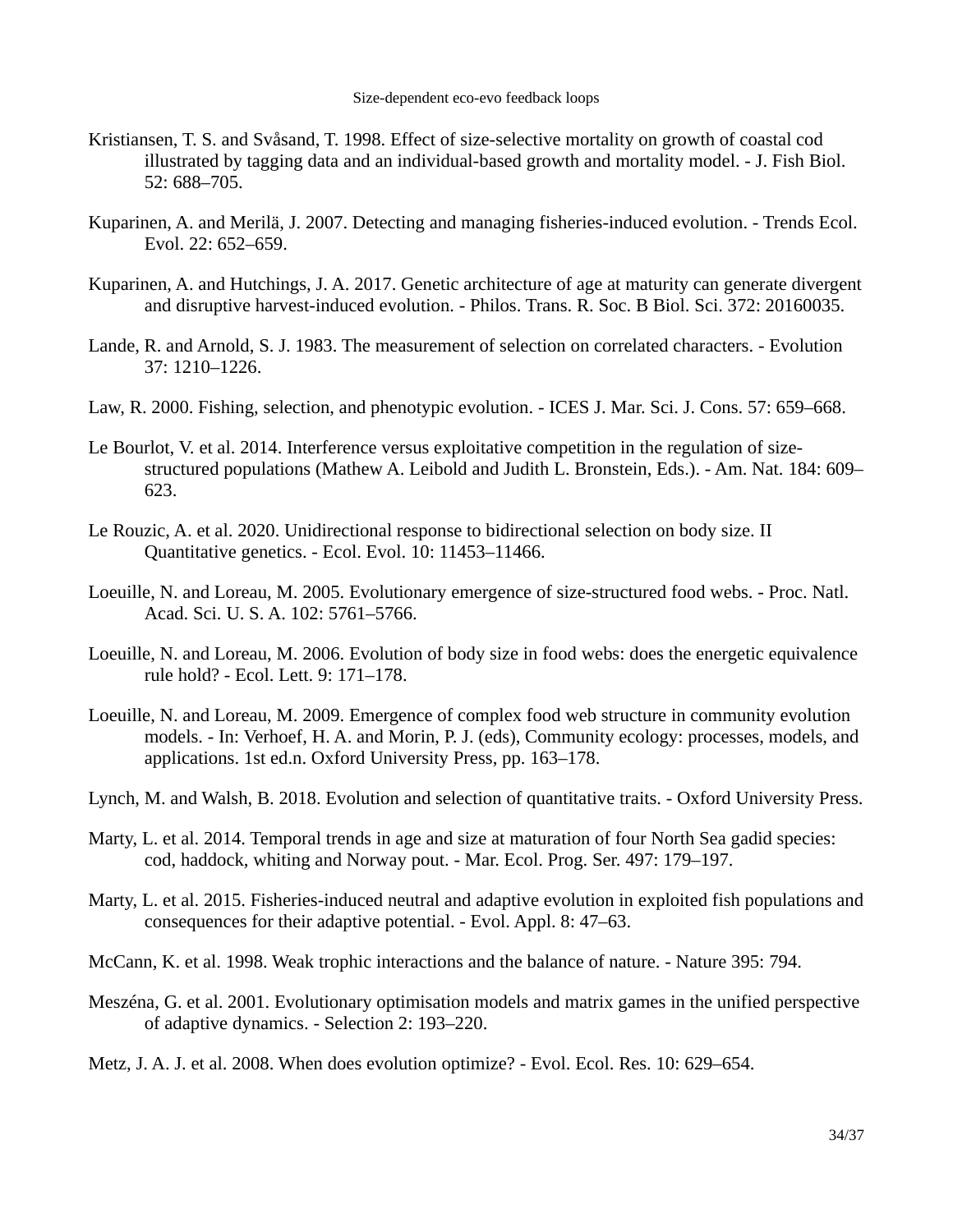- Morrissey, M. B. et al. 2010. The danger of applying the breeder's equation in observational studies of natural populations. - J. Evol. Biol. 23: 2277–2288.
- Olsen, E. M. and Moland, E. 2011. Fitness landscape of Atlantic cod shaped by harvest selection and natural selection. - Evol. Ecol. 25: 695–710.
- Orr, H. A. 2007. Absolute fitness, relative fitness, and utility. Evolution 61: 2997–3000.
- Perälä, T. and Kuparinen, A. 2020. Eco-evolutionary dynamics driven by fishing: from single species models to dynamic evolution within complex food webs. - Evol. Appl. in press.
- Perez, K. O. and Munch, S. B. 2010. Extreme selection on size in the early lives of fish. Evolution 64: 2450–2457.
- Persson, L. 1985. Asymmetrical competition: are larger animals competitively superior? Am. Nat. 126: 261–266.
- Persson, L. and De Roos, A. M. 2006. Food-dependent individual growth and population dynamics in fishes. - J. Fish Biol. 69: 1–20.
- Persson, L. et al. 1998. Ontogenetic scaling of foraging rates and the dynamics of a size-structured consumer-resource model. - Theor. Popul. Biol. 54: 270–293.
- Peters, R. H. 1983. The ecological implications of body size. Cambridge University Press.
- Post, J. R. et al. 1999. Density-dependent processes in structured fish populations: interaction strengths in whole-lake experiments. - Ecol. Monogr. 69: 155–175.
- Reed, D. H. and Frankham, R. 2001. How closely correlated are molecular and quantitative measures of genetic variation? A meta‐analysis. - Evolution 55: 1095–1103.
- Renneville, C. et al. 2016. Morphological drivers of trophic cascades. Oikos 125: 1193–1202.
- Renneville, C. et al. 2020. Unidirectional response to bidirectional selection on body size. I. Phenotypic, life-history, and endocrine responses. - Ecol. Evol. 10: 10571–10592.
- Roff, D. A. 1992. The evolution of life histories. Chapman & Hall.
- Romiguier, J. et al. 2014. Comparative population genomics in animals uncovers the determinants of genetic diversity. - Nature 515: 261–263.
- Rooney, N. et al. 2006. Structural asymmetry and the stability of diverse food webs. Nature 442: 265– 269.
- Rudy, S. H. et al. 2017. Data-driven discovery of partial differential equations. Sci. Adv. 3: e1602614.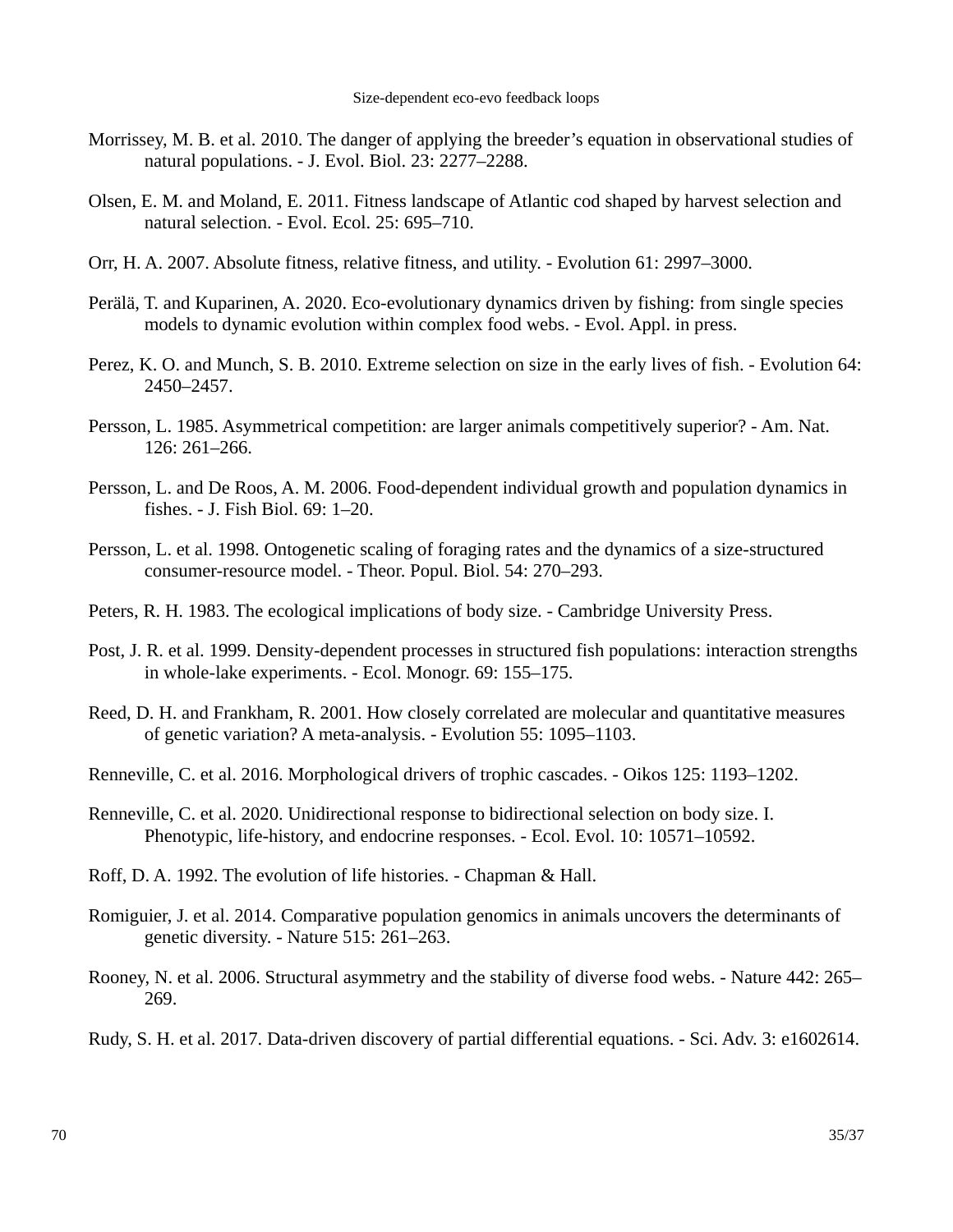- Schaefer, M. B. 1954. Some aspects of the dynamics of populations important to the management of commercial marine fisheries. - Inter-Am. Trop. Tuna Comm. Bull. 1: 23–56.
- Schaeffer, L. R. 2004. Application of random regression models in animal breeding. Livest. Prod. Sci. 86: 35–45.
- Sgrò, C. M. and Partridge, L. 2000. Evolutionary responses of the life history of wild‐caught *Drosophila melanogaster* to two standard methods of laboratory culture. - Am. Nat. 156: 341– 353.
- Silva, A. et al. 2013. Long-term changes in maturation of sardine, *Sardina pilchardus*, in Portuguese waters. - Sci. Mar. 77: 429–438.
- Sinclair, A. R. E. et al. 2003. Patterns of predation in a diverse predator-prey system. Nature 425: 288–290.
- Stige, L. C. et al. 2019. Density- and size-dependent mortality in fish early life stages. Fish Fish. 20: 962–976.
- Stinchcombe, J. R. et al. 2014. Estimating uncertainty in multivariate responses to selection. Evolution 68: 1188–1196.
- Stockwell, C. A. et al. 2003. Contemporary evolution meets conservation biology. Trends Ecol. Evol. 18: 94–101.
- Strauss, S. Y. 2014. Ecological and evolutionary responses in complex communities: implications for invasions and eco-evolutionary feedbacks. - Oikos 123: 257–266.
- Swain, D. P. et al. 2007. Evolutionary response to size-selective mortality in an exploited fish population. - Proc. R. Soc. B Biol. Sci. 274: 1015.
- Taylor, B. E. and Gabriel, W. 1992. To grow or not to grow: optimal resource allocation for *Daphnia*. Am. Nat. 139: 248–266.
- Tilman, D. 1982. Resource competition and community structure. Princeton University Press.
- Trippel, E. A. 1995. Age at maturity as a stress indicator in fisheries. BioScience 45: 759–771.
- Tromeur, E. and Loeuille, N. 2017. Balancing yield with resilience and conservation objectives in harvested predator–prey communities. - Oikos 126: 1780–1789.
- van Benthem, K. J. et al. 2017. Disentangling evolutionary, plastic and demographic processes underlying trait dynamics: a review of four frameworks. - Methods Ecol. Evol. 8: 75–85.
- van de Wolfshaar, K. E. et al. 2008. Population feedback after successful invasion leads to ecological suicide in seasonal environments. - Ecology 89: 259–268.